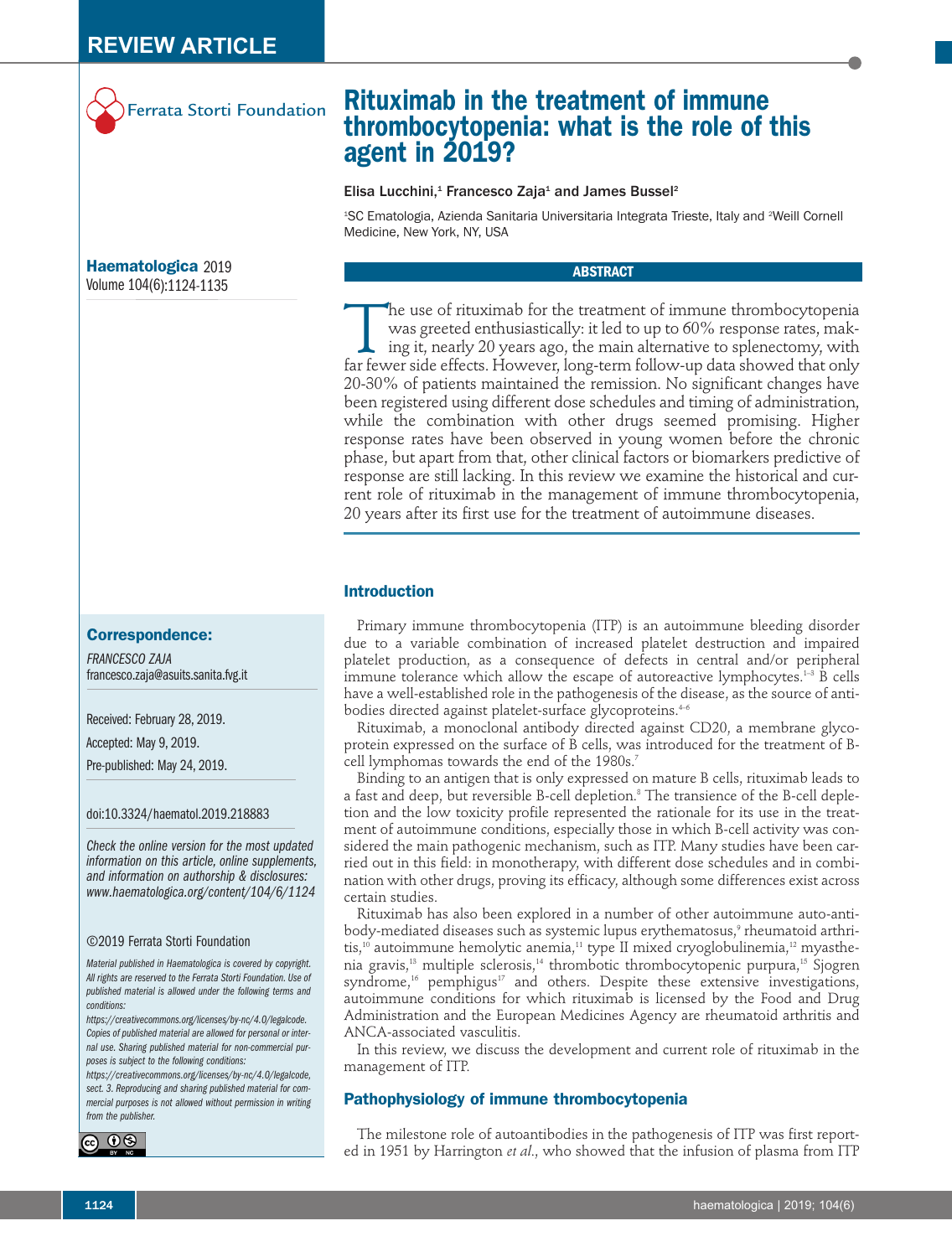patients into normal controls caused thrombocytopenia, thus imputing the cause of the disease to a plasma-derived factor.4 This "factor" was subsequently identified as an IgG anti-platelet antibody, directed against platelet glycoprotein (GP) IIb/IIIa and/or the GPIb-IX-V complex. $5$  Very rarely, antibodies against GPIa-IIa or GPIV can be found  $(5\%)$ .<sup>18</sup>

Antibody-opsonized platelets are then recognized through the Fcγ-receptors by macrophages in the spleen, liver and bone marrow, phagocytized and prematurely destroyed.19 Other mechanisms through which antibodies can mediate platelet destruction are complement deposition with intravascular lysis and induction of platelet apoptosis.20–23 Plasma from patients with ITP also inhibits megakaryocyte growth and function in the bone marrow.6,24

The Ashwell-Morell receptors in hepatocytes have been invoked as a further pathogenic mechanism, because they physiologically remove desialylated, "old" platelets from the circulation. Anti-GPIb/IX autoantibodies are thought to enhance the desialylation of GPIb, increasing hepatic clearance of platelets.<sup>25,26</sup>

Many abnormalities have been shown in T cells of patients with ITP: an altered Th1/Th2 balance, with an increased number of Th1 T-helper cells<sup>27,28</sup> and a decrease in the number and function of regulatory  $T$  cells.<sup>29,30</sup> The abnormal activation of cytotoxic  $CD8^+$  T cells may also have a role in the pathogenesis of ITP, contributing to both platelet destruction and impaired platelet production.<sup>31</sup>

Circulating thrombopoietin levels in ITP are not increased proportionally to the level of thrombocytopenia, and are usually normal or only slightly increased.<sup>32</sup>

### **Early history of rituximab**

In the late 1980s, the idea of using monoclonal antibodies that recognize tumor-associated antigens for the treatment of hematologic malignancies became reality, and rituximab became a well-tolerated and highly effective option initially used for patients with multi-refractory lymphoproliferative diseases.7 CD20, a transmembrane glycoprotein expressed on the surface of normal and malignant B cells, appeared ideal for targeted therapy, because it does not shed from the cell surface and is not internalized upon antibody binding.<sup>33</sup> CD20 is expressed from early pre-B to mature B lymphocytes, but is not expressed on hematopoietic stem cells, plasma cells or other cells of the body.34 Rituximab is a type 1 IgG1-κ human-mouse chimeric monoclonal antibody directed against CD20, which acts through three mechanisms: complement-dependent cytotoxicity, antibody-dependent cellular cytotoxicity and induction of direct apoptosis of the target cell.<sup>35</sup>

The first report of a case in which rituximab was used for the treatment of an autoimmune disease was published in 1998, when a patient with a cold agglutinin disease and a small IgM paraprotein was successfully treated with four weekly infusions of rituximab.<sup>36</sup> A few years later, in 2001, the first report of the successful use of rituximab for the treatment of ITP associated with a low-grade non-Hodgkin lymphoma was published.<sup>37</sup> Since then, rituximab has been widely used for the treatment of autoimmune manifestations associated with lymphoproliferative disorders, and, because it is a therapy borrowed from lymphomas, the dose schedule of 375 mg/m2 weekly for 4

weeks also became the "standard dose" of rituximab in autoimmune diseases.

Since CD20 is also expressed in normal B cells, there was a strong rationale for using rituximab to deplete pathological antibodies in autoimmune diseases. One of the first cases, published in 2000, was that of a young man with refractory myasthenia gravis who, after four standard doses of rituximab, experienced a complete clinical response with disappearance of anti-acetylcholine receptor antibodies, and he did not relapse.<sup>13</sup> This case was an impressive proof of principle that transient B-cell depletion secondary to rituximab treatment may positively modulate the immune system, inhibit the production of autoantibodies, and cause long-term clinical improvement.

# **Rituximab in immune thrombocytopenia**

In 2001, Stasi *et al.* reported the results of the first prospective study in which 25 patients with chronic ITP were treated with four weekly infusions of rituximab at a dose of 375 mg/m2 . The overall response rate (ORR) was 52%, with 28% sustained responses. No clinical or laboratory parameters were found to predict treatment response, but they noticed that women and younger patients had a better chance of response, and that, in some patients who relapsed, retreatment was effective.<sup>38</sup>

Subsequent studies showed that the overall initial response to rituximab used as second- or further-line of therapy ranges between 52% and 73%, with the complete response (CR) rate ranging between  $20\%$  and  $54\%$ <sup>39-48, 56, 58,</sup>  $68$  (Table 1). In a systematic review including 313 adult patients with chronic ITP, a response rate of 62.5% and a CR rate of 46.3% were found, with a median duration of response of 10.5 months.42

Three different patterns of response can be distinguished: a first group of patients respond rapidly, within the first month; in the second group, the platelet count starts increasing after 3-4 weeks, and a CR is achieved within 8 weeks after treatment; in the third group of patients, the platelet count increases very slowly, only reaching normal values 3 months after therapy.<sup>46</sup>

Only two randomized, placebo-controlled studies have been performed. One very small pilot randomized trial compared rituximab with placebo as second-line therapy. No difference in terms of treatment failure (65.6% *vs*. 80.8%)<sup>47</sup> was found between the two groups. Overall platelet count response (i.e. platelet count ≥ $30x10^{\circ}/L$ ) was achieved by 62.5% of the patients in the rituximab group and 73.1% in the placebo group at 6 months.

In the much larger RITP trial, $48$  the rate of treatment failure was not significantly different between patients given rituximab or placebo (58% *vs*. 69%), and the ORR was 81% in the rituximab group compared to 73% in the placebo group. Improvements in platelet counts were seen up to week 72 in the rituximab arm.

#### **Rituximab doses**

"Standard dose" rituximab results in a marked reduction of malignant and non-malignant B cells in peripheral blood and bone marrow.49 Since the total mass of B cells is much smaller in patients with ITP than in patients with lymphoma, it was not clear whether a lower dose of rituximab or a different schedule could be equally effective.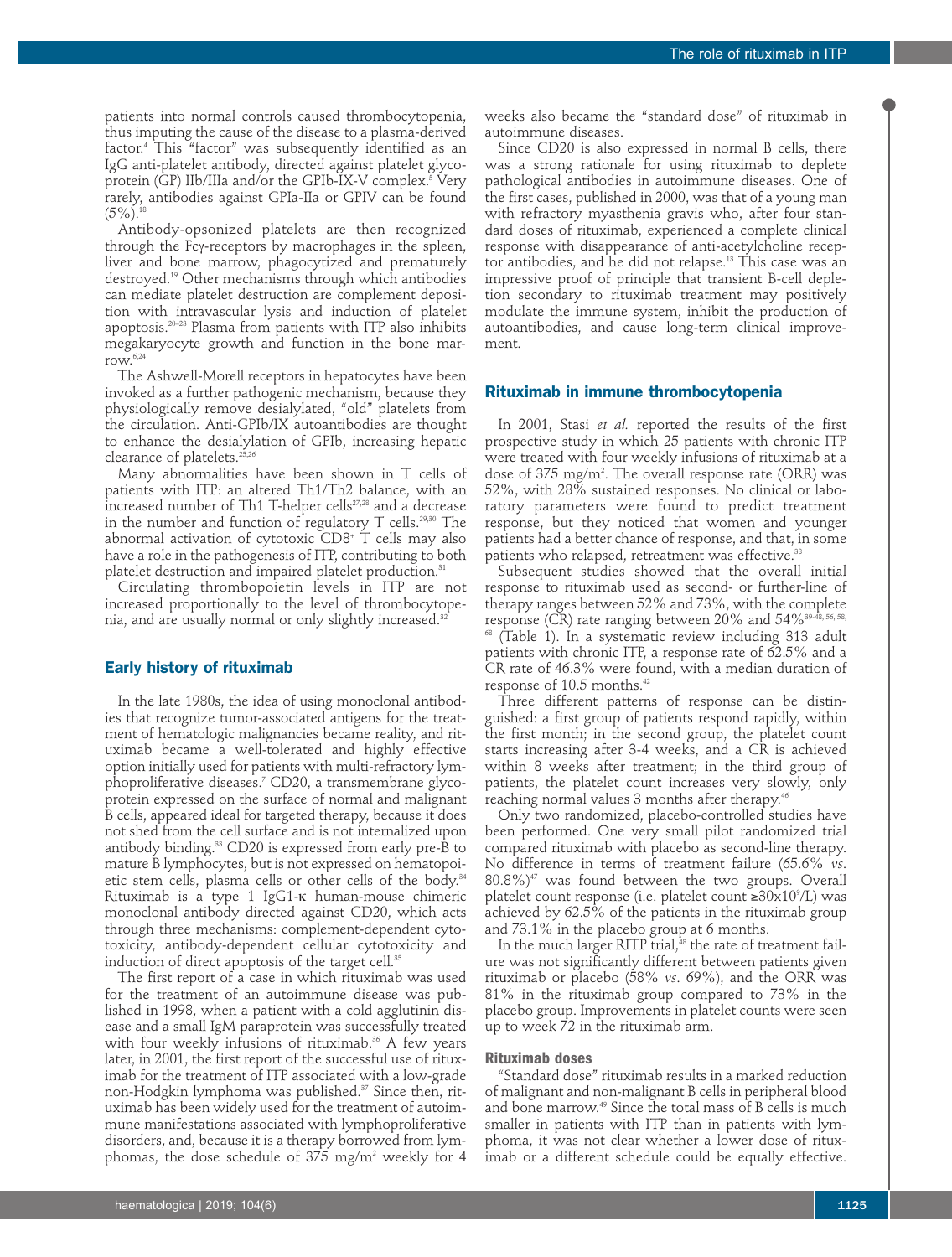Potential advantages of the lower dose include avoidance of severe side effects, steroid-sparing effects, the greater possibility of administering repeated courses, and decreased cost. Zaja *et al.* investigated the efficacy of rituximab given at a dose of 100 mg ("low dose") weekly for 4 weeks in 48 ITP patients.<sup>50</sup> In an indirect, non-randomized comparison, both the initial response (ORR 60.5% and CR 39.5%) and the duration of response (12- and 24-month cumulative relapse-free survival rates of 61% and 45%, respectively) were moderately lower in this group than in patients treated with "standard dose". The time to response was also longer than that observed with the "standard dose". This may be due to the fact that the depth of B-cell depletion reached in peripheral blood might not correlate with the depletion in other organs, and the 100 mg dose is probably not enough.

A recent UK study retrospectively compared 113 patients who received "standard dose" rituximab to 169 who received the "low dose". They found that the low dose was not significantly different from the standard dose with regards to ORR (at 2 months, 56% *vs*. 59%; at 6 months, 62% *vs*. 64%), time to maximum platelet count (77 *vs*. 74 days), time to next treatment (4.6 *vs*. 4.3 months) and duration of response.<sup>51</sup>

Some groups explored a fixed dose of rituximab, 1000 mg given twice on days 1 and 15, which is the dose schedule licensed for rheumatoid arthritis. Khellaf *et al.*, in a prospective registry including 248 patients, compared the "standard dose" to the "rheumatoid arthritis-like" regimen. They did not find any difference in terms of initial or long-term response between the two groups.<sup>41</sup> In a multicenter, single-arm study (R-ITP1000 study), Tran *et al*.

found that the "rheumatoid arthritis-like" fixed dose led to an ORR of 44% at week 8 in patients with relapsed/refractory ITP.52

A multicenter, randomized, phase II Dutch trial compared three rituximab dosing schemes in 156 patients with relapsed or refractory ITP: "standard dose" rituximab, two weekly 375 mg/m2 doses and two weekly 750 mg/m2 doses. Response rates were similar within the three arms (63%, 59% and 61%, respectively), with a relapsefree survival of 72% at 1 year and 58% at 2 years.<sup>53</sup>

The results of the most relevant studies with different dosing schedules of rituximab are summarized in Table 2.

#### **Factors predictive of response**

Over the years, multiple factors have been investigated with the aim of predicting response to treatment. Several studies highlighted the correlation of age and gender with outcome. In the very first study, Stasi had already pointed out that women and young patients had better responses.<sup>36</sup> This finding was subsequently extended by Bussel *et al.*, 54 who showed that women of child-bearing age whose duration of ITP was less than 24 months had a long-term response comparable with that obtained after splenectomy (60% long-term treatment-free responses). Another study with the same treatment schedule pointed out that adolescent females with an ITP duration of less than 12 months had the longest duration of response.<sup>55</sup> Similar results were also reported with rituximab alone: young (<40 years) women had a significantly higher probability of achieving a response  $(73\%)$ , a complete response  $(56\%)$ , and as well as a better long-term response (47% after 72 months) compared with the other groups.<sup>56</sup> It must be noted, however,

| Table 1. Most relevant studies with rituximab administered at a standard dose of 375 mg/m <sup>2</sup> weekly for 4 weeks in patients with immune thrombocytopenia. |  |  |
|---------------------------------------------------------------------------------------------------------------------------------------------------------------------|--|--|
|                                                                                                                                                                     |  |  |

| <b>Author</b>                      | <b>Number of</b><br><b>patients</b> | <b>Median age,</b><br>years (range) | F:M       | <b>ITP</b> phase                                      | <b>ORR</b>                                 | <b>6</b> months            | 12 months 24 months 36 months   |           |                                           | Last follow-up                                  |
|------------------------------------|-------------------------------------|-------------------------------------|-----------|-------------------------------------------------------|--------------------------------------------|----------------------------|---------------------------------|-----------|-------------------------------------------|-------------------------------------------------|
| Stasi 2001 <sup>38</sup>           | 25                                  | $46(22-74)$                         | 64%:36%   | Chronic                                               | 52% $(20\% \text{ CR})^{\circ}$            | <b>NA</b>                  | <b>NA</b>                       | <b>NA</b> | NA                                        | <b>NA</b>                                       |
| Cooper $2004^{s.46}$               | 57                                  | $46(21-79)$                         | 68%:32%   | Chronic                                               | 54%<br>$(32\% \text{ CR})^{\circ}$         | <b>NA</b>                  | <b>NA</b>                       | <b>NA</b> | <b>NA</b>                                 | 32% at a median FU of<br>72 weeks (18 months)   |
| Zaja 2006 <sup>s, 58</sup>         | 37                                  | <b>NA</b>                           | <b>NA</b> | Median ITP<br>duration: 34.5<br>$(1-264)$ months      | 73%<br>$(54\% \text{ CR})^{\circ}$         | <b>NA</b>                  | <b>NA</b>                       | <b>NA</b> | <b>NA</b>                                 | 40.5% at a median FU<br>of $25$ months $(3-55)$ |
| Medeot 2008 <sup>\$, 68</sup>      | 26                                  | $55(18-76)$                         | 81%:19%   | Median ITP<br>duration 34.5<br>$(4 - 264)$ months     | 69%<br>$(54\% \text{ CR})$ °               | <b>NA</b>                  | 55%                             | 45%       | 41%                                       | 35% at a median FU<br>of 57 months              |
| Godeau 20085, 39                   | 60                                  | 48 (18-84)                          | 67%:33%   | Chronic                                               | <b>NA</b>                                  | <b>NA</b>                  | 40% $(30\% \text{ CR})^{\circ}$ | 33%       | <b>NA</b>                                 | <b>NA</b>                                       |
| Cervinek 2012s, 43                 | 114                                 | $55(21-89)$                         | 53%:47%   | 16% ND; 84% chronic<br>or persistent phase            | <b>NA</b>                                  | 72% (48% CR)*              | <b>ORR 69%</b><br>$(45%$ CR)    | <b>NA</b> | NA                                        | <b>NA</b>                                       |
| Patel 2012 <sup>s, 40</sup>        | 72                                  | $39(18-78)$                         | 65%:35%   | Most chronic phase                                    | 57%°                                       | <b>NA</b>                  | 38%                             | 31%       | <b>NA</b>                                 | 21% at 5 years FU                               |
| Arnold 2012s, 47                   | 33                                  | $40(30-59)$                         | 58%:42%   | 50% ND                                                | <b>NA</b>                                  | 62.5% $(53% \text{ CR})$ * | <b>NA</b>                       | <b>NA</b> | <b>NA</b>                                 | <b>NA</b>                                       |
| Mahevas 2013 <sup>s, 45</sup>      | 61                                  | 52 (34-70)                          | 64%:36%   | 18% ND; 26%<br>persistent phase;<br>56% chronic phase | 54%<br>$(32\% \text{ CR})$<br>at 3 months* | <b>NA</b>                  | 36% (28% CR)                    | <b>NA</b> | 31% (26% CR)<br>median FU of<br>36 months | NA                                              |
| Khellaf 2014 <sup>\$,41</sup>      | 173                                 | $51(21-71)$                         | 64%:36%   | 56% chronic                                           | $62\%*$                                    | 80%                        | 62%                             | 50%       | 38%                                       | <b>NA</b>                                       |
| Ghanima 2015 <sup>\$,48</sup>      | 55                                  | $46(27-61)$                         | 73%:27%   | 33% ND; 24%<br>persistent phase;<br>44% chronic phase | 73%<br>$(51\% \text{ CR})^*$               | 60%                        | 45%                             | <b>NA</b> | NA                                        | 24% at 78 weeks FU                              |
| Marangon 2017 <sup>\$,56</sup> 103 |                                     | $46(15-82)$                         | 59%:41%   | <b>Median ITP</b> duration<br>$20(1 - 403)$ months    | 55%<br>$(36\%CR)*$                         | <b>NA</b>                  | <b>NA</b>                       | 42%       | 40%                                       | 21% at 96 months                                |

F:M: female to male ratio; ITP: immune thrombocytopenia; ORR: overall response rate; CR: complete response; NA: not available; FU: follow-up; ND: newly diagnosed. £ Considering as denominator all the patients.\*Considering as denominator only patients who responded to rituximab. \*response = platelet count ≥30x10°/L. °response = platelet count ≥50 x 10°/L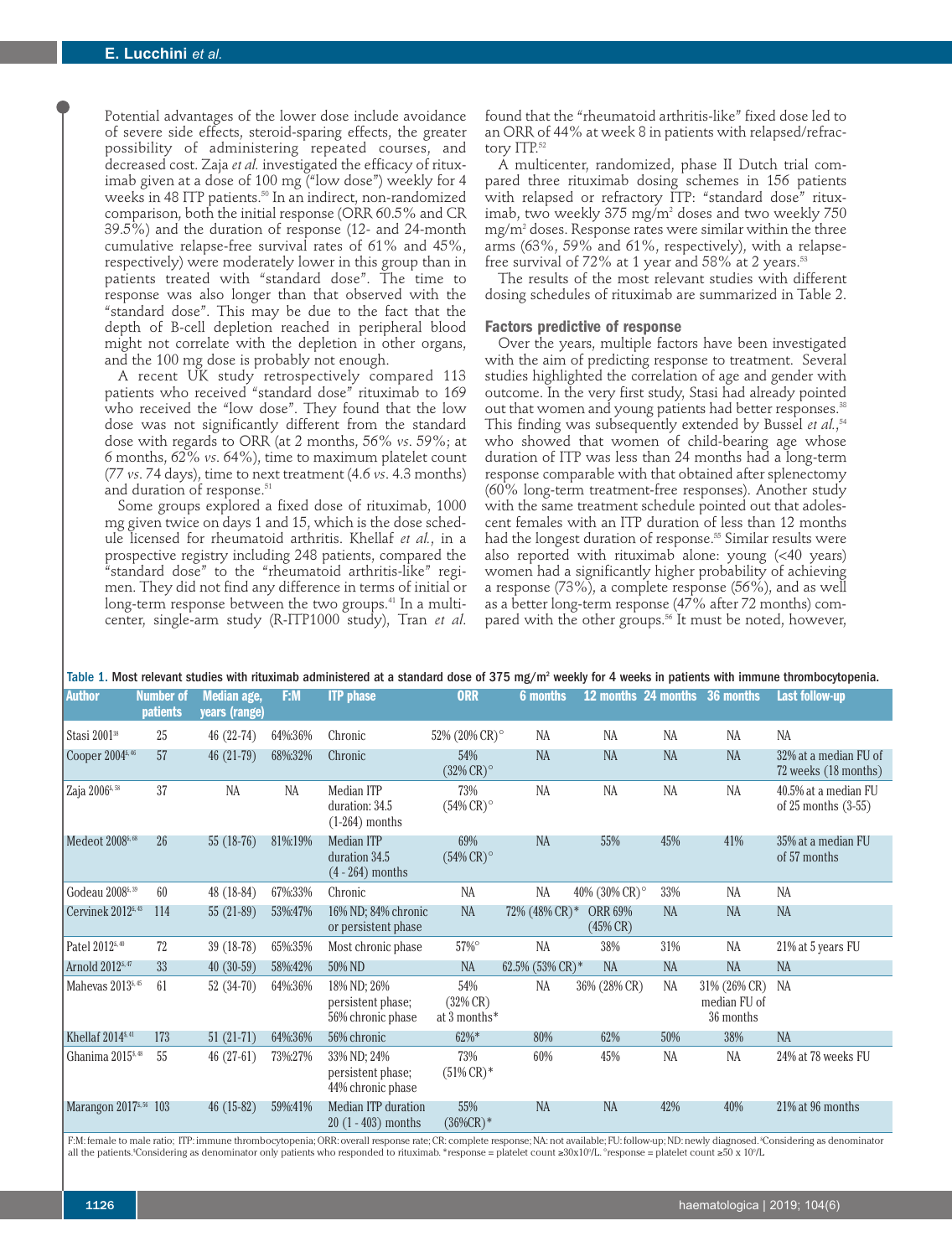that in several other studies the predictive role of age and gender could not be confirmed.40,41,43,46,57 A disease duration of less than 12 months has also been frequently related to better outcomes, $^{41,43,54,58}$  as well as the achievement of complete remission,39,40,46,54,56 while the influence of a previous splenectomy is not completely clear.<sup>40,46</sup>

The role of antiplatelet autoantibodies (APA) as factors predictive of response is controversial. Differently from other autoimmune diseases, APA in ITP are neither very specific nor sensitive, and for this reason APA are not currently recommended as a diagnostic test for ITP.<sup>59,60</sup> A reduction of APA levels has been associated with an increase in platelet count,<sup>61</sup> and the presence of platelet-bound antibodies has been associated with a better response to rituximab.<sup>62</sup> The persistence of autoantibodies in non-responders may suggest that rituximab had not removed the longlived, antibody-producing plasma cells. There is also a small cohort of patients who respond despite undetectable antibodies: in those cases, either laboratory assays are not able to identify the antibody, or the response comes from the elimination of B-cell-mediated activation of  $T$  cells.<sup>61</sup>

A more recent study did not show any correlation between the presence of APA and the response to rituximab, but found that rituximab resulted in a significant reduction of anti-GPIIb/IIIa but not anti-GPIb/IX levels.<sup>63</sup> In an unconfirmed study, patients with anti-GPIb/IX were shown to have a lesser response to intravenous immunoglobulins and steroids.<sup>64,65</sup> In patients treated with rituximab, the presence of antibodies against GPIIb/IIIa led to a higher response rate than that in patients without anti-GPIIb/IIIa, while the presence of anti-GPIb/IX did not significantly influence the outcome.<sup>66</sup> This is potentially due to the different modes of action of the autoantibodies: anti-GPIIb/IIIa antibodies induce platelet destruction by Fc-dependent phagocytosis, while the action of anti- $GPIb/IX$  may be FcR-independent<sup>67</sup> and instead increase the hepatic clearance of desialylated platelets.

In summary, the role of APA in response to rituximab remains unclear and may depend on the laboratory doing the testing, the phase of the disease, and which tests are performed.

# **Long-term outcome of rituximab treatment of immune thrombocytopenia**

Only a small proportion of patients maintain a longterm remission after rituximab: in a prospective French

|   | Table 2. Most relevant studies with different dose schedules of rituximab. |  |  |  |  |
|---|----------------------------------------------------------------------------|--|--|--|--|
| . |                                                                            |  |  |  |  |

| <b>Author</b>                 | <b>Rituximab</b><br>dose                 | <b>Number</b><br>of patients | <b>Median age,</b><br>years (range) | F:M       | <b>ITP</b> phase                                              | <b>Early</b><br>response      | 6 months              |                            |           |            | 12 months 24 months 36 months Last follow-up |
|-------------------------------|------------------------------------------|------------------------------|-------------------------------------|-----------|---------------------------------------------------------------|-------------------------------|-----------------------|----------------------------|-----------|------------|----------------------------------------------|
| Mahevas 2013 <sup>\$,45</sup> | $375$ mg/m <sup>2</sup><br>weekly x 4    | 61                           | 52 (34-70)                          | 64%:36%   | ND 18%:<br>P 26%; C 56%                                       | 54% (32% CR)<br>at 3 months*  | <b>NA</b>             | 36%<br>$(28% \text{ CR})$  | <b>NA</b> | <b>NA</b>  | 31% (26% CR)<br>Median FU<br>36 months       |
|                               | 1000 mg on days 1<br>and 15              | 46                           | $55(34-76)$                         | 67%:33%   | ND 17%;<br>P 26%:<br>C 57%                                    | 54% (32% CR)<br>at 3 months*  | <b>NA</b>             | 50%<br>$(41\% \text{ CR})$ | NA        | NA         | 48% (41% CR)<br>Median FU<br>20.5 months     |
| Khellaf 2014 <sup>\$,41</sup> | $375$ mg/m <sup>2</sup>                  | 173                          | $51(21-71)$                         | 64%:36%   | 56% chronic                                                   | $62\%*$                       | 80%                   | 62%                        | 50%       | 38%        | <b>NA</b>                                    |
|                               | weekly x 4<br>$1000$ mg<br>2 weeks apart | $72\,$                       | $53(33-73)$                         | 65%:35%   | 66% chronic                                                   | 61%*                          | 90%                   | 70%                        | 43%       | $\sqrt{2}$ | <b>NA</b>                                    |
| Tran 2014 <sup>52</sup>       | 1000 mg on days 1<br>and 15              | 108                          | 49 (19-85)                          | 57%:43%   | <b>Median ITP</b><br>duration<br>24.8 months<br>$(1.2 - 470)$ | 43.5% (CR 9.3%)<br>at week 8° | <b>NA</b>             | 29%<br>66%                 | <b>NA</b> | <b>NA</b>  | <b>NA</b>                                    |
| Zaja 2010 <sup>\$,50</sup>    | 100 mg weekly x 4                        | 48                           | 41 $(16-74)$                        | 62%:38%   | <b>Median ITP</b><br>duration<br>16 months<br>$(2 - 451)$     | 60.5% (CR 39.5%)°             | <b>NA</b>             | 61%                        | 45%       | 40%        | NA                                           |
| Zaja 2012 <sup>s,44</sup>     | 100 mg weekly x 4                        | 25                           | $43(14-74)$                         | <b>NA</b> | Median ITP<br>duration<br>24 months<br>$(2-324)$              | 52% (28% CR)*                 | <b>NA</b>             | 32%                        | 28%       | 23%        | 23% at<br>48 months                          |
|                               | 375 mg/m <sup>2</sup> weekly x 4         | 32                           | $51(16-80)$                         | <b>NA</b> | <b>Median ITP</b><br>duration<br>31 months<br>$(3-264)$       | 66% (50% CR)*                 | <b>NA</b>             | 50%                        | 45%       | 40%        | 35% at<br>48 months                          |
| Gracie 2018 <sup>\$,51</sup>  | 100 mg weekly x 4                        | 169                          | $57(30-70)$                         | 57%:43%   | <b>Median ITP</b>                                             | <b>NA</b>                     | 61.7%                 | 60%                        | 53%       | 50%        | <b>NA</b>                                    |
|                               |                                          |                              |                                     |           | duration<br>12.9 months<br>$(3.1 - 62)$                       |                               | $(35\% \text{ CR})^*$ |                            |           |            |                                              |
|                               | $375 \text{ mg/m}^2$ weekly x 4          | - 113                        | $59(35-72)$                         | 42%:58%   | median ITP                                                    | <b>NA</b>                     | 64.1%                 | 60%                        | 51%       | 40%        | <b>NA</b>                                    |
|                               |                                          |                              |                                     |           | duration<br>12 months                                         |                               | $(42\% \text{ CR})^*$ |                            |           |            |                                              |
|                               |                                          |                              |                                     |           | $(2.9-43.5)$                                                  |                               |                       |                            |           |            |                                              |

F:M: female to male ratio; ITP: immune thrombocytopenia; ND: newly diagnosed; P: persistent phase ITP; C: chronic phase ITP; NA: not available; CR: complete response; FU: follow-up. \$ Response rates calculated considering as denominator only patients who responded to rituximab. <sup>\$</sup>Response rates calculated considering as denominator all treated patients. \*response = platelet count ≥30x109 /L ° response = platelet count ≥50x109 /L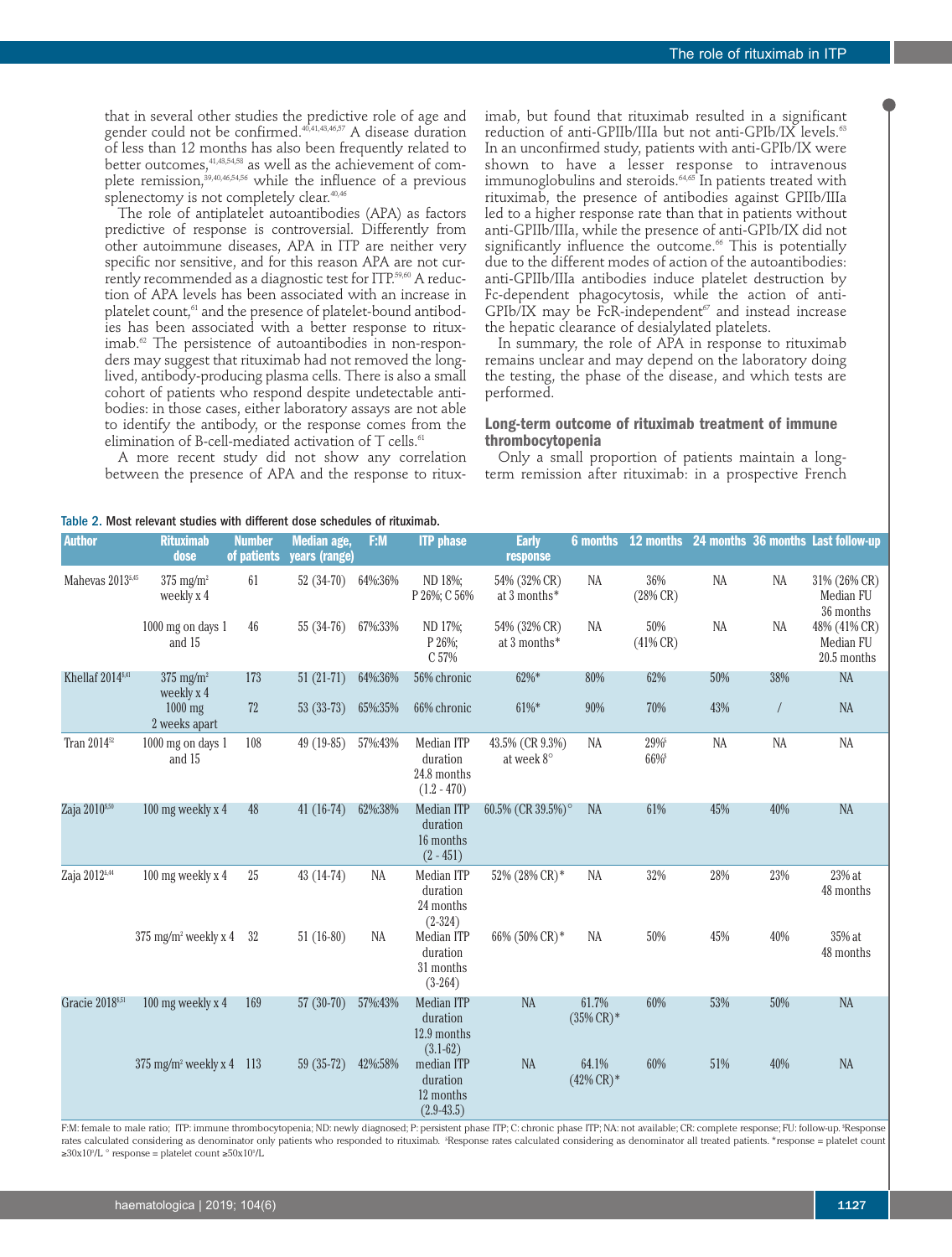study in 248 adult patients, Khellaf *et al.* found that after a median follow-up of 24 months, 39% of patients were still responding.41 In other studies a long-term response, at approximately 2 years after initial treatment, was observed in about 40% of patients.39,56,68 However, the only study with a 3-5 year follow up showed that the response was maintained after 5 years in only 21% of adults and 26% of children treated with rituximab.<sup>40</sup>

Given that a long-term response greater than 20-30% would be desirable, several strategies have been implemented in order to augment response rates and sustained remissions.

# **Anticipated use of rituximab in patients with immune thrombocytopenia**

Although not supported by randomized, controlled trials, some studies pointed out that better outcomes can be achieved if rituximab is administered in an early stage of the disease.<sup>46,58</sup> Following this observation, two studies<sup>69,70</sup> compared the combination of "standard dose" rituximab and dexamethasone (40 mg/day for 4 days) to dexamethasone alone as first-line therapy in adult patients with ITP. In both studies the combination led to higher sustained response rates (63%69 *vs*. 36% and 58%70 *vs*. 37%), compared to those achived with dexamethasone alone.

### **Combination treatment to improve long-term outcome with rituximab**

Since rituximab affects almost exclusively B cells, without directly affecting the activity of other cells of the immune system (in particular T cells and plasma cells), the combination with other drugs with different modes of action looked appealing. The addition of 28 mg/m<sup>2</sup> dexamethasone (as an anti-plasma cell treatment), given for three 4-day cycles at 2-week intervals, to "standard-dose" rituximab was explored in a cohort of 67 patients (41 adults and 26 children) with ITP, of whom only five were treatment-naïve. This combination led to a 75% initial response rate and an almost 50% estimated long-term cure rate at 5 years.<sup>54</sup> However, the good long-term responses were seen almost exclusively in women of child-bearing age within 1 year of diagnosis.

The combination of high-dose dexamethasone, lowdose rituximab and cyclosporine (TT4) administered over 1 month was tested in 20 ITP patients (including 7 with newly diagnosed ITP and 5 with secondary ITP), with the aim of targeting, in addition to B cells, also plasma cells and T cells. The response rate at 6 months was 60% and among responders, the relapse-free survival rate was 92% at 12 months and 76% at 24 months. The treatment was well tolerated.<sup>71</sup>

Two Chinese studies explored the combination of lowdose rituximab with recombinant human thrombopoietin. The first study enrolled 14 patients with refractory ITP, who had an ORR of 93%.<sup>72</sup> The second was a randomized, open-label study in which the combination was compared with rituximab 100 mg weekly for 4 weeks in patients with relapsed or refractory ITP. The group treated with the combination had a substantially shorter time to response  $(7 \text{ vs. } 28 \text{ days})$ .<sup>73</sup> The long-term response rate (79.2% *vs.* 71.1%) was not significantly different between the two groups.

Gómez-Almaguer *et al.* recently published the results of a single-center, pilot study conducted to assess the safety and efficacy of the combination of eltrombopag, low-dose

rituximab and dexamethasone in 13 newly diagnosed ITP patients. The ORR was 100%, with 92% CR rate and a relapse-free survival rate of almost 80% at 12 months.74

The results of the most relevant studies of the use of rituximab in combination with dexamethasone and other drugs in ITP are summarized in Table 3a and 3b, respectively.

#### **Efficacy of rituximab retreatment**

Limited data are available concerning retreatment with rituximab. In a retrospective study, Hasan *et al.* explored the response to retreatment with standard-dose rituximab in patients with chronic ITP: 80% of the retreated patients responded again to standard-dose rituximab.75

Zaja *et al.* showed that even low-dose rituximab can be effective in patients who previously responded to the standard dose of the drug, although only three patients received a second course of rituximab.50 Khellaf *et al*. reported that most of 11 patients retreated with rituximab responded again.41 In other studies, very small numbers of patients were retreated with rituximab, in most of cases with good responses.  $38,56,68,76-78$ 

Rai *et al.*, in 17 patients with autoimmune cytopenias (including 11 cases of ITP) who previously responded, but then relapsed after a standard course of rituximab, explored the use of rituximab maintenance: a single 375 mg/ $m^2$  infusion every 4 months for a total of 2 years: 88% of patients achieved a CR, with a mean duration of response of 48 months.79

#### **B-cell recovery after rituximab**

The depletion of circulating B cells after rituximab administration is rapid (within 1 week) and deep, with Bcell counts remaining low in the peripheral blood for at least 6-12 months.<sup>8</sup> The repopulating pool is dominated by immature B cells, while memory B cells recover after 2 years.80 A similar depth of peripheral B-cell depletion has also been observed with low-dose rituximab.<sup>50</sup> In the vast majority of patients who achieve a complete remission, the recovery of B cells is not associated with disease relapse,46 while in non-responders or in patients who relapse, B cells tend to reappear sooner in the peripheral blood and increase to higher levels.40,46 Rituximab also induces nearly complete depletion of splenic B cells, and in patients who do not respond the recovery of B cells in the spleen is faster.<sup>81</sup>

# **Effects of rituximab on T cells**

In rituximab responders, all the immune-system abnormalities seen in patients with active disease tend to revert towards normal: in the peripheral blood, there is restoration of the Th1/Th2 and Tc1/Tc2 ratios, a decreased expression of Fas ligand and Bcl-2 mRNA, an increased expression of Bax mRNA and an increased number of regulatory T cells<sup>82,83</sup>. The numbers of interleukin-10-producing B cells (regulatory B cells) and interleukin-6-producing B cells are also normalized after treatment.<sup>84</sup>

In contrast, these abnormalities are still detectable in the spleens of non-responders: reduced regulatory T cells, an increased Th1/T-regulatory cell ratio, $81$  and persistence of the Tc1 polarization with  $CD8<sup>+</sup>$  cytotoxic T cells displaying the phenotype of effector memory T cells with a restricted T-cell receptor repertoire.<sup>85</sup> These findings suggest that the action of rituximab is not limited to B cells and humoral immunity, but that rituximab also affects cel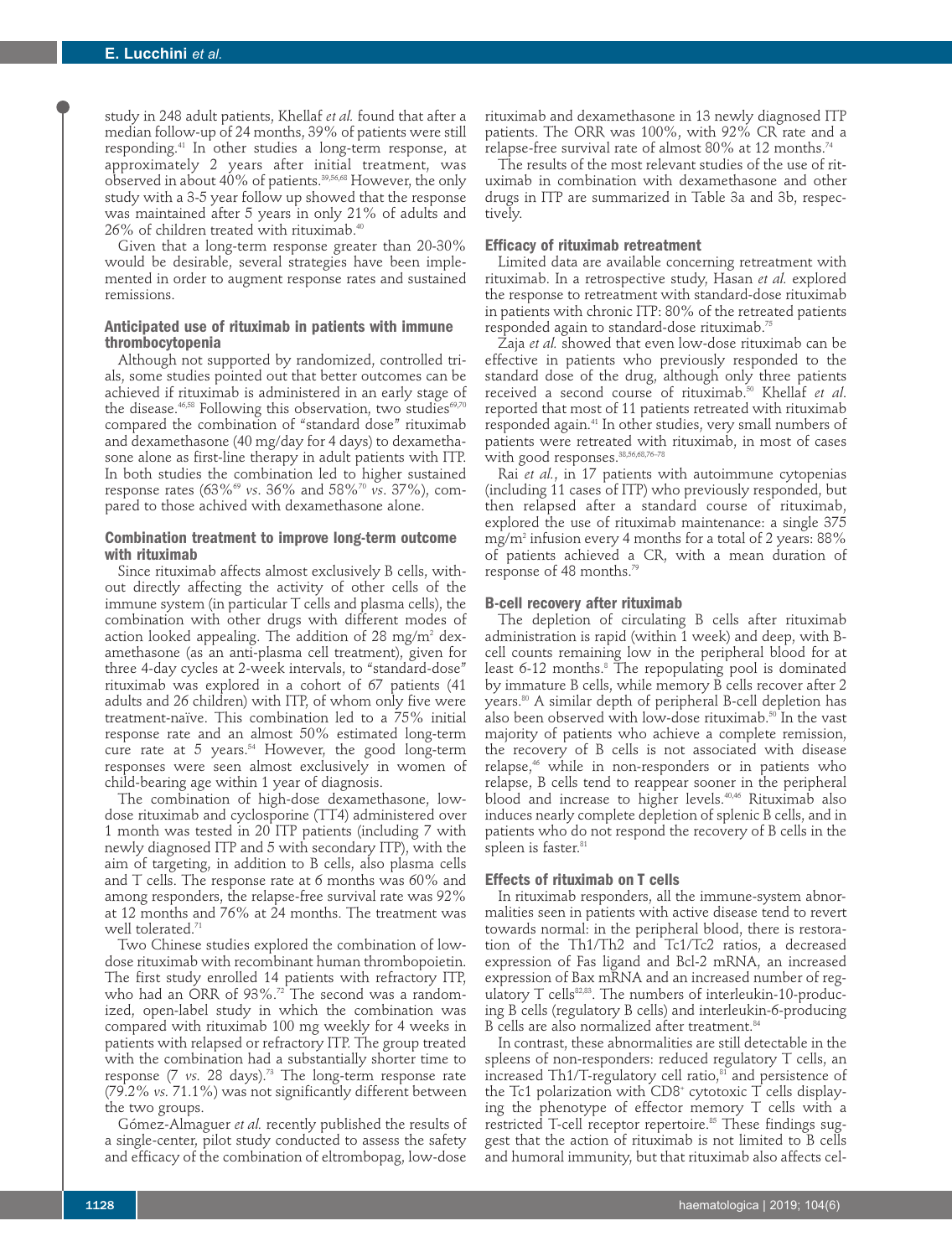lular immunity. In a mouse model of T-cell-mediated ITP, B-cell depletion resulted in a significantly decreased proliferation of splenic CD8+ T cells *in vitro*, which correlated with an in vivo normalization of platelet counts.<sup>86</sup>

However, T-cell remodulation in responders seems not to be a specific effect of rituximab since similar changes have also been observed in patients who respond to dexamethasone or thrombopoietin receptor agonists.<sup>87-89</sup> It is possible that other biological factors concur to this effect. In particular, it has been proposed that the platelet count increase itself, either directly or via release of transforming growth factor-b, may cause a positive immune-modulating effect.90

Why a proportion of patients do not respond to rituximab is unknown. This could be caused by either the persistence of long-lived, antibody-secreting plasma cells in the spleen<sup>81,91</sup> and/or in the bone marrow or by the abnor-

Table 3a. Studies with rituximab plus dexamethasone.

mal activation of T cells, whose activity is not switched off by B-cell depletion. Finally, if the patient does not actually have ITP this would likely explain non-response as well.

#### **Adverse events**

Rituximab is generally a well-tolerated therapy, and adverse events are usually mild and easily manageable. The major concerns derive from the possible induction of hypogammaglobulinemia, and the increased risk of certain infections.

Infusion reactions after the first administration of rituximab are experienced by a variable proportion of patients, ranging from nearly 60% in the first trials<sup>46</sup> to 15% in the more recent reports, $41$  and are related to immediate cytokine release. They are usually easily manageable, and

| <b>Author</b>             | <b>Treatment</b>                                                                                              | <b>Number</b><br>of patients | <b>Median age,</b><br>years (range) | F:M     | <b>ITP</b> phase                             | <b>Early</b><br>response | <b>6</b> months |           | 12 months 24 months | 36 months | <b>Last follow-up</b>                                                      |
|---------------------------|---------------------------------------------------------------------------------------------------------------|------------------------------|-------------------------------------|---------|----------------------------------------------|--------------------------|-----------------|-----------|---------------------|-----------|----------------------------------------------------------------------------|
| Zaja $2010^{69}$          | $375 \text{ mg/m}^2$ x<br>$4$ weekly $+1$<br>cycle dexa<br>$(40 \text{ mg/day})$<br>for $4 \text{ days}$ )    | 49                           | $49(33-65)$                         | 55%:45% | Previously<br>untreated                      | $37\%$ ° at<br>week 4    | 63%             | 50%       | 47%                 | 43%       | $43\%$ 30-months<br>estimated<br>probability<br>of duration<br>of response |
| Gudbrandsdottir           | $375 \text{ mg/m}^2$                                                                                          | 62                           | $51(36-63)$                         | 58%:42% | <b>ND</b>                                    | <b>NA</b>                | 57%°            | 53%       | <b>NA</b>           | <b>NA</b> | <b>NA</b>                                                                  |
| 201370                    | $x$ 4 weekly $+$                                                                                              |                              |                                     |         |                                              |                          |                 |           |                     |           |                                                                            |
|                           | up to 6 cycles                                                                                                |                              |                                     |         |                                              |                          |                 |           |                     |           |                                                                            |
|                           | dexa (40 mg/day for<br>4 days every 1                                                                         |                              |                                     |         |                                              |                          |                 |           |                     |           |                                                                            |
|                           | to 4 weeks)                                                                                                   |                              |                                     |         |                                              |                          |                 |           |                     |           |                                                                            |
| Bussel<br>201454          | $375 \text{ mg/m}^2$ x<br>$4$ weekly $+3$ cycles<br>dexa (28 mg/m <sup>2</sup> /day<br>for $4 \text{ days}$ ) | 41                           | $36(18-64)$                         | 53%:46% | Median ITP<br>duration: 16<br>(1-286) months | 88% at<br>week $8^\circ$ | 82%             | 65%       | 58%                 | 50%       | 47% estimated<br>sustained<br>response at<br>64 months FU                  |
| Chapin 2016 <sup>55</sup> | $375 \text{ mg/m}^2$ x                                                                                        | 49                           | 37                                  | 55%:45% | Duration of                                  | <b>NA</b>                | <b>NA</b>       | <b>NA</b> | <b>NA</b>           | <b>NA</b> | 33.3% sustained                                                            |
|                           | $4$ weekly $+3$ cycles                                                                                        |                              |                                     |         | ITP: range                                   |                          |                 |           |                     |           | response at                                                                |
|                           | $dex$ a (28 mg/m <sup>2</sup> /day                                                                            |                              |                                     |         | $0-258$ months                               |                          |                 |           |                     |           | 72 months $FU^{\circ}$                                                     |
|                           | for $4 \text{ days}$ )                                                                                        |                              |                                     |         |                                              |                          |                 |           |                     |           |                                                                            |

F:M: female to male ratio; ITP: immune thrombocytopenia; dexa: dexamethasone; ND: newly diagnosed; NA: not available; FU: follow-up; yrs: years. Response rates are calculated using as denominator all the patients treated with rituximab.°response = platelet count ≥50x109 /L

#### Table 3b. Studies with rituximab in combination with drugs other than dexamethasone.

| <b>Author</b>                   | <b>Treatment</b>                                                           | <b>Number</b> | <b>Median age,</b><br>of patients years (range) | F:M       | <b>ITP</b> phase                                                     | <b>ORR</b>                  |           | 6 months 12 months | 24 months |
|---------------------------------|----------------------------------------------------------------------------|---------------|-------------------------------------------------|-----------|----------------------------------------------------------------------|-----------------------------|-----------|--------------------|-----------|
| Zhou $2015^{5.73}$              | Rituximab 100 mg weekly for<br>$4$ weeks + rhTPO 300 $\mu$ g/kg/day        | 77            | $42(13-82)$                                     | 65%:35%   | Median ITP<br>duration                                               | $93\%$ (50% CR)*            | 67.2%     | 24.6%              | <b>NA</b> |
|                                 | for 14 days<br>Rituximab 100 mg weekly<br>for 4 weeks                      | 38            | $42.5(12-68)$                                   | 66%:34%   | 12.5 months $(3-72)$<br>Median ITP<br>duration<br>11 months $(3-65)$ | $93\%$ (50% CR)*            | 55.6%     | 18.5%              | <b>NA</b> |
| Choi 2015 <sup>\$,71</sup>      | Rituximab 100 mg weekly for 4 weeks 20                                     |               | <b>NA</b>                                       | 55\%:45\% | ND or Persistent                                                     | <b>NA</b>                   | $60\%*$   | 92%                | 76%       |
|                                 | $+$ dexa 40 mg days 1-4 $+$ cyclosporine<br>2.5-3 mg/kg/day (days $1-28$ ) |               |                                                 |           | ITP: 7; Chronic ITP: 13                                              |                             |           |                    |           |
| Li $2015^{s,72}$                | Rituximab 100 mg weekly for 4 weeks 14                                     |               | $52(18-76)$                                     | 93%:7%    | Unknown                                                              | 93% (50% CR) * 71% (40% CR) |           | <b>NA</b>          | <b>NA</b> |
|                                 | $+$ rhTPO 300 $\mu$ g/kg/day for 14 days                                   |               |                                                 |           |                                                                      |                             |           |                    |           |
| Gomez-Almaguer<br>$2017^{5,74}$ | Eltrombopag 50 mg/day, days 1-28<br>$+$ dexa 40 mg days 1-4 + rituximab    | 13            | $40(16-61)$                                     | 62%:38%   | <b>ND</b>                                                            | 100% $(92\% \text{ CR})$ *  | <b>NA</b> | 80%                | 70%       |
|                                 | 100 mg weekly for 4 weeks                                                  |               |                                                 |           |                                                                      |                             |           |                    |           |

F:M: female to male ratio; ITP: immune thrombocytopenia; ORR: overall response rate; rhTPO: recombinant human thrombopoietin; CR: complete response; NA: not available; dexa: dexamethasone; ND:newly diagnosed. Response rates calculated considering as denominator only patients who responded to rituximab. Response rates calculated considering as denominator all treated patients. \*response = platelet count ≥30x109 /L; °response = platelet count ≥50x109 /L.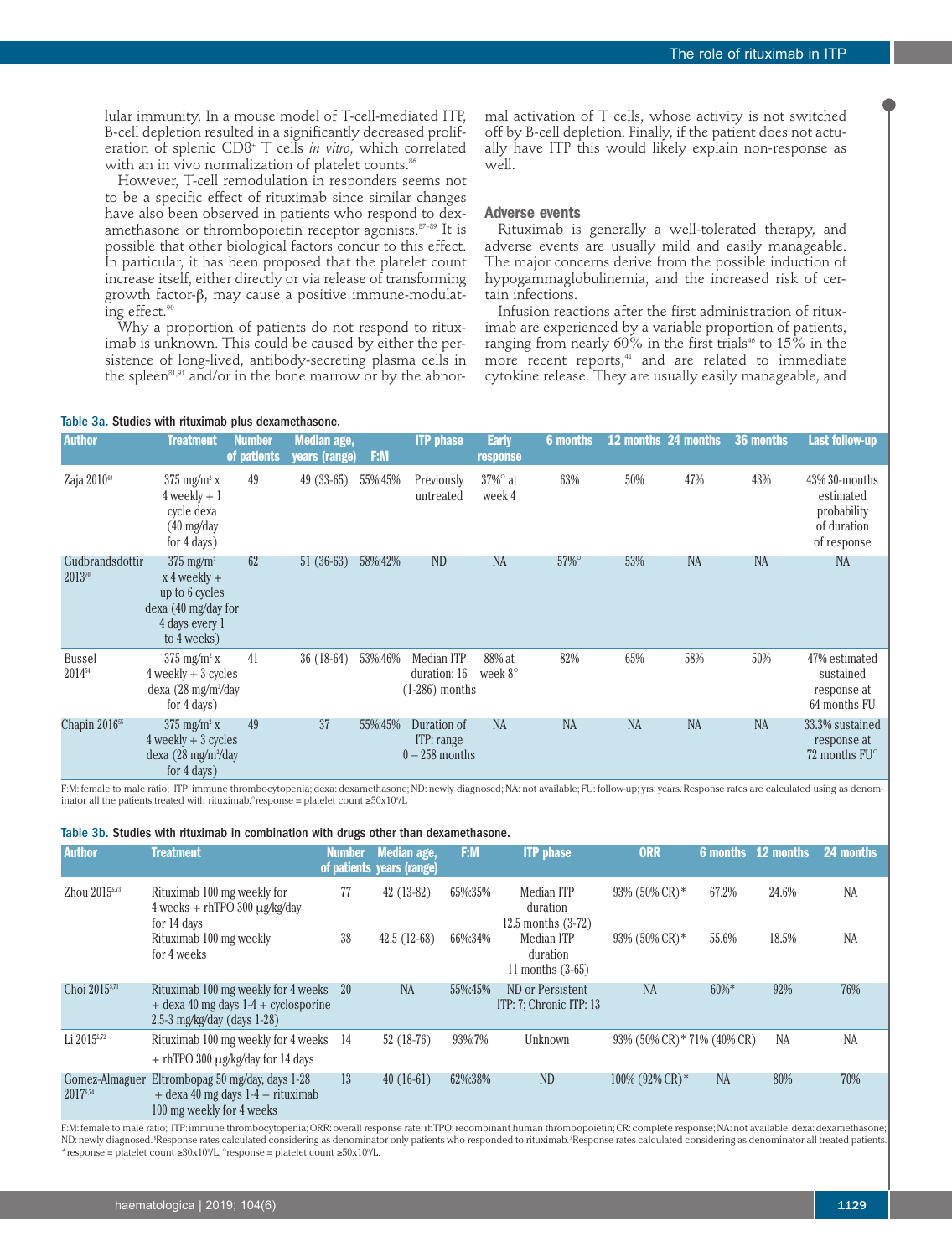serious adverse reactions are exceptional, especially if prednisone is included in premedication.

Serum sickness is a much rarer adverse reaction, characterized by fever, rash, polyarthralgia or arthritis, proteinuria, hematuria, elevated inflammatory markers and decreased complement, which usually arises 10-14 days after treatment.<sup>92</sup> It is the result of immune activation against the chimeric mouse-human drug, with the formation and deposition of immune complexes, and consequent activation of the complement cascade.<sup>93</sup> This type III delayed hypersensitivity reaction to rituximab has been reported more commonly in autoimmune disorders than in hematologic malignancies, but overall it remains a very rare occurrence in adults, with less than 50 cases having been reported.<sup>92</sup>

#### *Hypogammaglobulinemia*

Since rituximab does not affect pre-existing long-lived plasma cells, there are not significant changes in the IgG or IgM levels in patients treated with one "standard dose" course.38,46–48 However, patients treated with multiple courses are more likely to develop hypogammaglobulinemia, which usually recovers spontaneously in a few months.94 Since dexamethasone also affects plasma cells, 10-20% of patients treated with the combination may experience a marked hypogammaglobulinemia, which usually recovers within 1 year.<sup>50,54,70</sup>

Some reports suggest that a pre-existing hypogammaglobulinemia can be aggravated by rituximab, which can in some cases trigger or accelerate the development of a real common variable immunodeficiency (CVID).<sup>95,96</sup> It is worthwhile remembering that ITP may be the initial manifestation of CVID and can precede its diagnosis by years.<sup>97</sup> It is therefore important, in ITP patients treated with rituximab, to monitor immunoglobulin levels before and after therapy. In addition to monitoring and possibly even temporarily giving intravenous immunoglobulin replacement, prior assessment of genetic markers and vaccine responses<sup>98,99</sup> may be useful.

The efficacy and safety of standard-dose rituximab in patients with CVID-associated ITP or autoimmune hemolytic anemia was assessed in a multicenter, retrospective, French study. The ORR was 85%, with a 74% CR rate and a sustained response rate of 60% at a median follow up of 39 months; severe infections occurred in 24% of patients, four of whom were not on immunoglobulin replacement therapy. The authors concluded that rituximab is highly effective and relatively safe in the management of CVID-associated immune cytopenias, and that immunoglobulin replacement is strongly recommended in this cohort of patients.<sup>100</sup>

#### *Infections*

An increased risk of infections after rituximab therapy is generally uncommon and more frequently observed in severely immunocompromised patients.101 Chugh *et al.*, in a meta-analysis including five trials and 463 ITP patients treated with rituximab, did not find an increased risk of infection.102 Khellaf *et al.* concluded that the risk of infections was acceptable (cumulative incidence of 2.3 infections per 100 patient-years at a median follow up of 24 months), with the most severe infections occurring in adults older than 70 years of age, who suffered from severe comorbidities.<sup>4</sup>

Rituximab therapy reduces the genesis of new long-

lived plasma cells, thus impairing the immune response to vaccines. Vaccines against encapsulated bacteria (*Streptococcus pneumoniae,* meningococci and *Haemophilus influenzae*) should be administered before rituximab, considering that patients, especially non-responding ones, may require a subsequent splenectomy.103

Reactivation of hepatitis B virus (HBV) is a well-recognized complication of immunosuppressive therapy. Patients who are HBcAb positive (likely occult carriers) should receive antiviral prophylaxis with lamivudine, while patients with HBsAg or HBV-DNA positivity (active carriers and inactive carriers) should be referred to a hepatologist and treated with entecavir or tenofovir.<sup>104</sup>

A rare but life-threatening infection that has been linked to rituximab is progressive multifocal leukoencephalopathy (PML), caused by the activation of Jakob-Creutzfeld virus and its spread to the central nervous system.105 This complication, although rare, has been almost only reported in patients with lymphoproliferative disorders, and only a very few cases have been observed in patients with autoimmune diseases, especially in systemic lupus erythematosus.106,107 Furthermore, patients who develop PML are usually profoundly immunocompromised from combination chemotherapy, and rituximab is often just one of the many drugs received.<sup>108,109</sup> There is only one well-studied case of PML in ITP and the course was unusual with the PML occurring more than 3 years after exposure to rituximab.

The occurrence of late-onset (>4 weeks after treatment) neutropenia has been described in patients treated with rituximab for both malignant<sup>110</sup> and non-malignant conditions,<sup>111,112</sup> including a few ITP patients.<sup>40</sup> Most cases appear to be self-limiting and resolve without issue, $113$  and according to some authors retreatment with rituximab is safe.<sup>86</sup>

#### *Malignancies*

Immunosuppression secondary to rituximab could increase the risk of second primary malignancies. In large follow-up studies, rituximab has not been shown to increase the risk of cancer in patients with rheumatoid arthritis,<sup>114</sup> among non-Hodgkin lymphoma patients<sup>115</sup> and in patients with ANCA-associated vasculitis.<sup>116</sup>

No malignancies were reported in ITP by Arnold *et al.* in a meta-analysis including more than  $300$  patients,<sup>42</sup> or in other studies,40,41,58 including combination studies with dexamethasone.54,69,70 In other reports nearly 3-4% of patients developed a second primary malignancy after having received rituximab for ITP, but the low percentage and the heterogeneity of the neoplasia led the authors to conclude that a causative relationship with rituximab could not be assessed.<sup>39,44,56</sup>

# **Use of rituximab in children**

Following the development of rituximab for adults with ITP, studies soon migrated to pediatric patients (Table 4).

The first large series was reported in 2005 and included 24 chronic ITP patients who were refractory to or relapsed after previous treatments. The ORR to "standard-dose" rituximab was 78%, with a 63% CR rate and an overall sustained response rate of 37%.117

The first prospective phase I/II study of rituximab in children and adolescents with chronic ITP included 36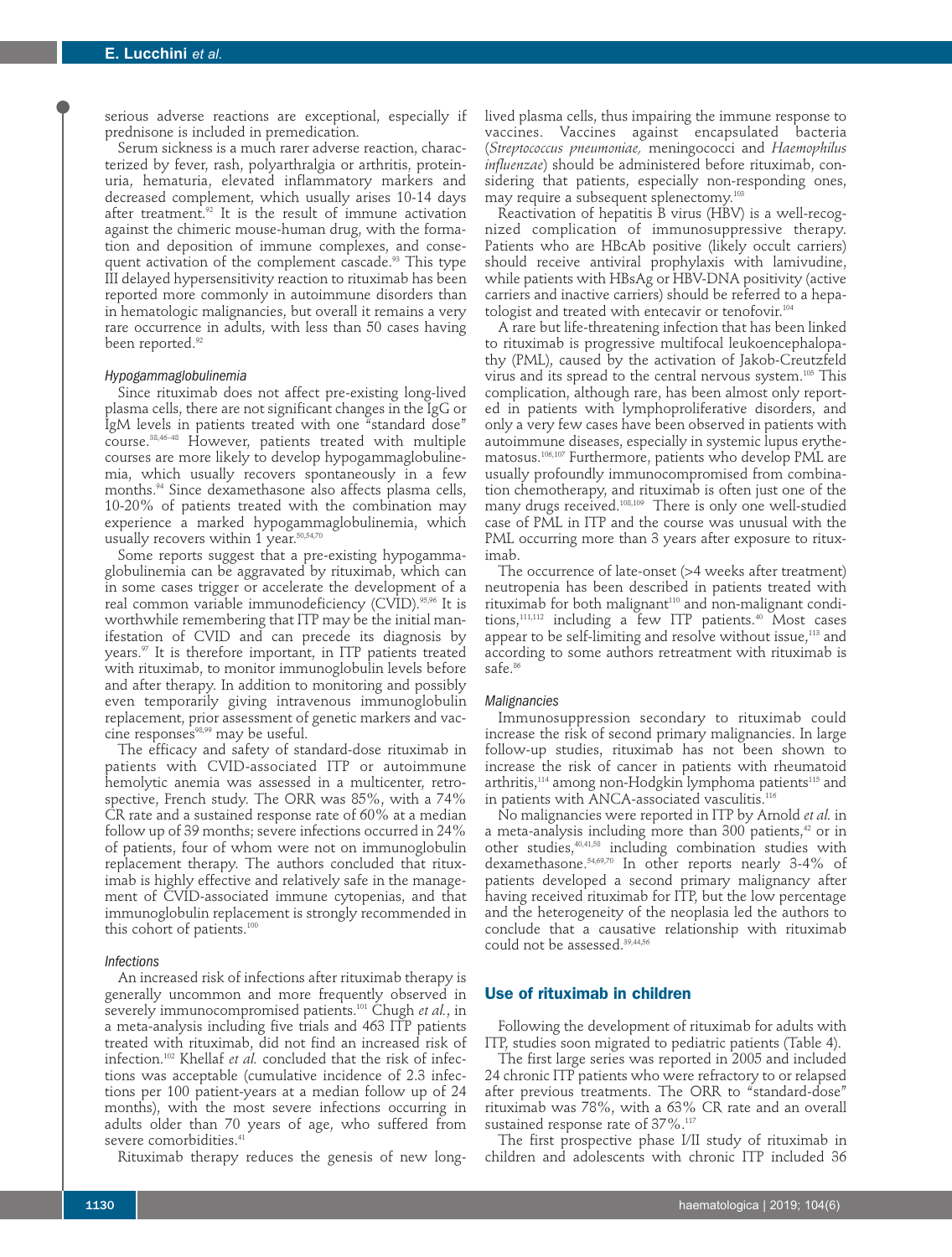#### Table 4. Rituximab in children.

| Table 4. Rituxiniab in children.                 |                                                                |                              |                                    |          |                                                                |                           |           |           |           |                       |
|--------------------------------------------------|----------------------------------------------------------------|------------------------------|------------------------------------|----------|----------------------------------------------------------------|---------------------------|-----------|-----------|-----------|-----------------------|
| <b>Author</b>                                    | <b>Rituximab dose</b><br>$(mg/m^2)$                            | <b>Number</b><br>of patients | <b>Median age</b><br>years (range) | F:M      | <b>ITP</b> phase                                               | <b>ORR</b><br>(CR)        | 12 months | 24 months | 36 months | <b>Last follow-up</b> |
| Wang 2005 <sup>117</sup>                         | $375$ mg/m <sup>2</sup><br>x 4 weekly                          | 24                           | $12(2-19)$                         | 58%:42%  | Chronic                                                        | 78%*<br>(63%)             | <b>NA</b> | <b>NA</b> | <b>NA</b> | <b>NA</b>             |
| Taube 2005 <sup>121</sup>                        | $375$ mg/m <sup>2</sup>                                        | 22                           | $5.8(2.5-15.2)$                    | 64%:36%  | Chronic                                                        | 59%*<br>(32%)             | <b>NA</b> | <b>NA</b> | <b>NA</b> | <b>NA</b>             |
| Bennett 2006 <sup>118</sup><br>& Mueller 2009119 | $375 \text{ mg/m}^2$<br>x 4 weekly                             | $36\,$                       | $11.2$ $(2.6-18.3)$                | 42%:58%  | Chronic                                                        | $31\%$ °                  | 31%       | <b>NA</b> | NA        | <b>NA</b>             |
| Parodi 2009 <sup>123</sup>                       | $375$ mg/m <sup>2</sup><br>x 4 weekly                          | 49                           | $7.4(0.7-17.6)$                    | 67%: 33% | 77% chronic                                                    | $69\%$ <sup>o</sup> (53%) | <b>NA</b> | NA        | 60%       | <b>NA</b>             |
| Grace 2012 <sup>124</sup>                        | <b>NA</b>                                                      | 80                           | $7.5(4.9-12)$                      | 56%:44%  | Chronic                                                        | $64\%$                    | <b>NA</b> | <b>NA</b> | <b>NA</b> | <b>NA</b>             |
| Patel 2012 <sup>40</sup>                         | $375 \text{ mg/m}^2$                                           | 66                           | $12(2-17)$                         | 61%:39%  | Median                                                         | 57%°                      | 33%       | <b>NA</b> | <b>NA</b> | 26% at 5 years        |
|                                                  | x 4 weekly                                                     |                              |                                    |          | duration of<br>ITP 20 months                                   |                           |           |           |           |                       |
|                                                  |                                                                |                              |                                    |          | $(1$ month $-9$ years)                                         |                           |           |           |           |                       |
| Matsubara 2014 <sup>125</sup>                    | $375$ mg/m <sup>2</sup><br>x 4 weekly                          | $22\,$                       | $4.2(0.25-11.6)$                   | 50%:50%  | Median<br>duration of<br>ITP 18.5 months<br>$(2 - 120$ months) | $50\%*$<br>(41%)          | 27%       | 18%       | NA        | 14% at 5 years        |
| Oved 2017 <sup>122</sup>                         | Rituximab<br>$375$ mg/m <sup>2</sup>                           | 33                           | $11(1-17)$                         | 58%:42%  | Persistent/<br>chronic ITP                                     | 48%°                      | <b>NA</b> | <b>NA</b> | <b>NA</b> | 27% at a median       |
|                                                  | $x$ 4 weekly $+$                                               |                              |                                    |          |                                                                |                           |           |           |           | FU of 35 months       |
|                                                  | dexamethasone<br>$28 \text{ mg/m}^2$ days<br>1-4; 15-18; 29-32 |                              |                                    |          |                                                                |                           |           |           |           | $(range 10-58)$       |
|                                                  |                                                                |                              |                                    |          |                                                                |                           |           |           |           |                       |

F:M: female to male ratio; ITP: immune thrombocytopenia; ORR: overall response rate; CR: complete response; NA: not available; FU: follow-up; Response rates are calculated using as denominator all the patients treated with rituximab. \*response = platelet count ≥30x10%L; °response = platelet count ≥50 x 10%L; \$sustained platelet count over 50x10%L in 4 consecutive weeks.

patients with severe refractory ITP or Evans syndrome treated with "standard-dose" rituximab. After a follow up of 1 year, 31% of them maintained a platelet count  $>50$ x $10^9$ /L.<sup>118,119</sup>

A systematic review including 14 studies with a total of 323 pediatric ITP patients reported a pooled response rate of 68%, and a pooled CR rate of 39%, with a median duration of response of 12.8 months.<sup>120</sup>

"Low-dose" rituximab has also been tested in children with ITP: Taube *et al.* explored the efficacy of a single dose of rituximab (375 mg/m2 ) in 22 patients with chronic ITP; the ORR was 59%, with a 27% CR rate, and 36% of patients maintained a long-term remission (median duration of remission 13.5 months; range 2-16 months).<sup>121</sup>

Oved *et al.* explored the addition of three 4-day cycles of dexamethasone (28 mg/m2 ) to "standard-dose" rituximab in 33 children with persistent/chronic ITP. The ORR was close to 50%, and 62% of the responders maintained the remission for a median of 35.5 months.122

Factors predictive of response were also sought in children. Bennett *et al.*<sup>118</sup> found a weak association between response and Evans syndrome, female sex and black race. Parodi and colleagues performed a retrospective study including 49 children (77% with chronic ITP) treated with "standard-dose" rituximab (ORR 69%, 60% relapse-free survival at 36 months), and found a significantly higher probability of relapse-free survival in males aged >14 years and females aged >12 years (88.9% *vs*. 56.7%), in patients who achieved a CR (70.2% *vs*. 25%) and in patients who achieved the response within 20 days of treatment (73.7% *vs*. 22%).123

Among 80 pediatric patients with chronic ITP treated with rituximab (ORR 64%), Grace *et al.* found a higher response rate in patients who had previously responded to steroids (87.5% *vs*. 47.9%) and in those with secondary ITP (89.5% *vs*. 55.7%).124

In a study by Oved *et al.*,<sup>122</sup> female adolescents with ITP lasting less than 24 months had a higher sustained remission rate (47%) than that of either the entire group (27%) or the male patients (7%).

The drug is usually well tolerated also in children, with a toxicity profile superimposable to that of adult patients in terms of immediate and long-term toxicity.117,118,125,40,123 Significant hypogammaglobulinemia was observed in 15% of patients treated with the combination of rituximab and dexamethasone,<sup>122</sup> although this adverse event was transient.

The reported rate of serum sickness was higher in pediatric patients than in adults, particularly in the first series, occurring in up to 10% of the former.<sup>117,118</sup> Clinical manifestations ranged from severe to mild. Laboratory confirmation can be sought by checking levels of C3 and C4; of note, certain pediatric patients may have a congenitally low C4 level (which may predispose to ITP) and C4 levels should, therefore, be checked prior to rituximab treatment.

#### **Discussion**

Twenty years after the first use of rituximab in ITP, published studies show an ORR of nearly 60% and a CR rate of 50%. Long-term remissions occur in 20-30% of patients, with slightly different outcomes possibly related to different selection of populations of patients.

In the interpretation of the results it is worth noting that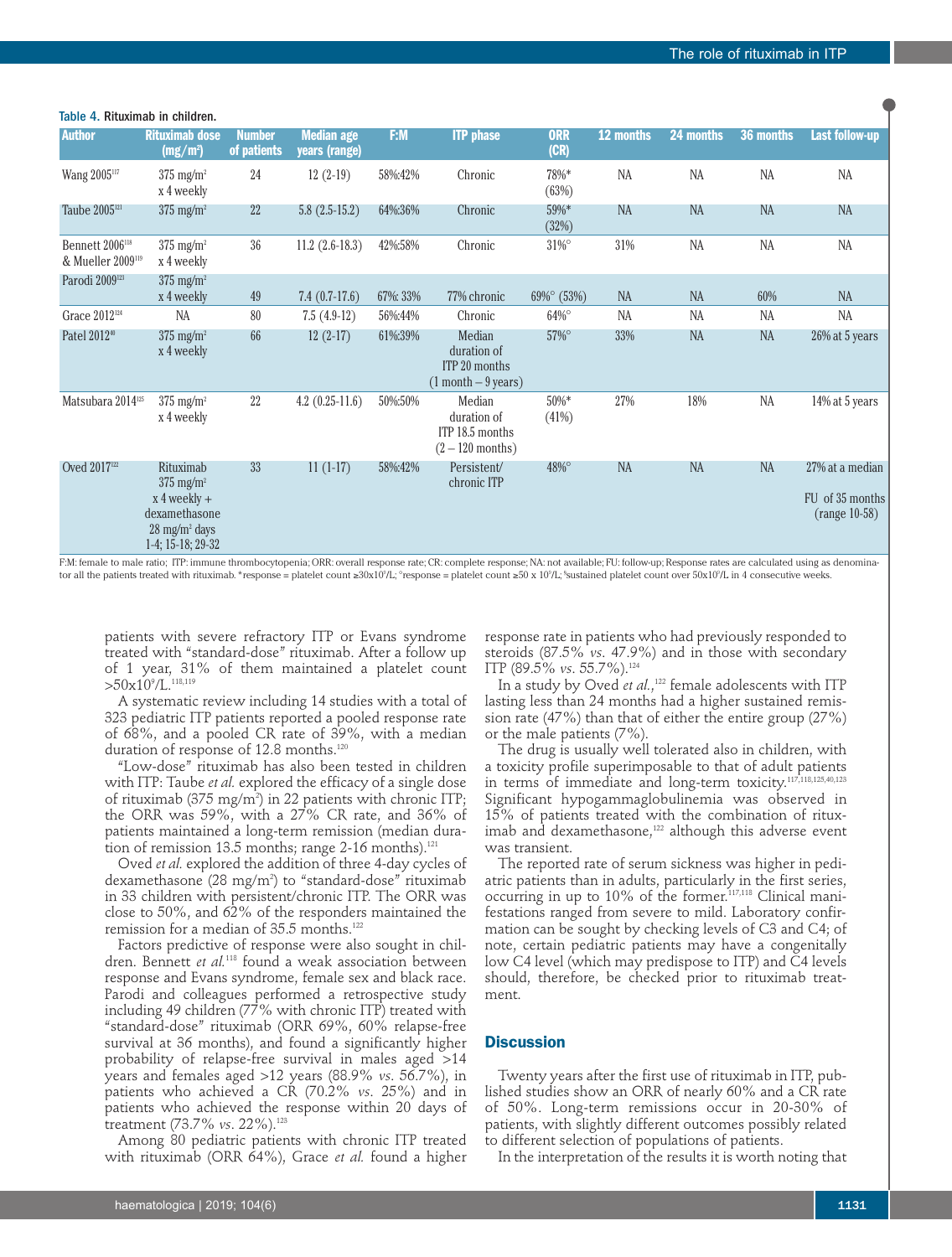heterogeneous criteria for response were adopted across different studies (according to older or updated criteria); moreover, older studies included mostly chronic, plurirefractory patients, while in the more recent studies patients with newly diagnosed/persistent ITP were also included. Finally, the ability to compare studies is often only partial because of different follow-up periods.

The data from placebo-controlled studies seem discouraging, but some considerations should be made: in the experimental treatment and placebo arms, patients were allowed to continue corticosteroid therapy, which could have biased the results: in the placebo arms the ORR were 67% (39% CR)<sup>48</sup> and 73% (46% CR).<sup>47</sup> Probably a more meaningful observation is that the median time to relapse in patients who achieved an overall response was 36 weeks in the rituximab group and 7 weeks in the placebo group.48

The main criticism that only 20% to 30% of patients achieve long-term remission for more than 3-5 years deserves further consideration. The main "error" was probably the mistaken belief that rituximab could represent the medical substitute of splenectomy: a single treatment administered once in a lifetime that could definitively cure many or even most patients with ITP. In some groups of patients, it is worth considering that even a sustained response of 12-18 months can have a significant, positive effect on a patient's quality of life: during this period of time, they do not have to take any ITP medication and can avoid frequent hospital checks.

Furthermore, several clinical studies found that in young women a course of rituximab administered before the chronic phase (ITP duration <12 months) can lead to response rates and at least mid-term remission rates comparable to those obtained with splenectomy. This finding suggests that at least in some selected patients the treatment outcome may be much better.

Retreatment with rituximab is effective in most cases, especially in patients who maintained the preceding remission for more than 12 months.

Biomarkers predictive of response, including the controversial role of anti-platelet antibody testing, are still lacking and further studies are needed for their establishment and subsequent application in clinical practice.

The efficacy and safety of combinations of treatment with rituximab and other agents, such as thromboietinreceptor agonists, immunosuppressive agents, agents targeting plasma cells or yet others, need to be better evaluated and proven in comparison studies with rituximab monotherapy.

As far as concerns different rituximab doses, comparisons between the "standard dose" and "rheumatoid arthritis dose" did not reveal different results in terms of efficacy and toxicity. Low-dose rituximab could be equally effective, although prospective studies comparing the standard dose and low doses are lacking.

Rituximab is a well-tolerated drug; serious side effects are extremely rare and life-threatening infectious complications are usually only seen in patients with other concomitant causes of immunodeficiency.

# **Conclusions**

In conclusion, based on what has been published in the last 20 years, it is still difficult to give clear indications on when, to whom and how rituximab should be administered. In 2019, the choice of rituximab over other treatment options has to be weighed considering the individual patient's features and expectations, the disease's characteristics, the availability of the drug and the single center's experience.

The authors of this review think that rituximab still represents a valuable therapeutic option for patients with ITP and, based on current knowledge, believe that it should be considered especially (although not exclusively) at an early stage of the disease, as second- or third-line therapy, in young patients (particularly young women) and in patients treated with curative purposes.

### **References**

- 1. Rodeghiero F, Stasi R, Gernsheimer T, et al. Standardization of terminology, definitions and outcome criteria in immune thrombocytopenic purpura of adults and children: report from an international working group. Blood. 2009;113(11):2386–2393.
- 2. Audia S, Mahévas M, Samson M, Godeau B, et al. Pathogenesis of immune thrombocytopenia. Autoimmunity Rev. 2017;16(6): 620–632.
- 3. Cooper N, Bussel J. The pathogenesis of immune thrombocytopaenic purpura. Br J Haematol. 2006;133(4):364–374.
- 4. Harrington WJ, Minnich V, Hollingsworth JW, et al. Demonstration of a thrombocytopenic factor in the blood of patients with thrombocytopenic purpura. J Lab Clin Med. 1951;38(1):1-10.
- 5. McMillan R, Tani P, Millard F, et al. Plateletassociated and plasma anti-glycoprotein autoantibodies in chronic ITP. Blood. 1987;70(4):1040-1045.
- 6. McMillan R, Wang L, Tomer A, et al. Suppression of in vitro megakaryocyte production by antiplatelet autoantibodies from

adult patients with chronic ITP. Blood. 2004;103(4):1364-1369.

- 7. Press OW, Appelbaum F, Ledbetter JA, et al. Monoclonal antibody 1F5 (anti-CD20) serotherapy of human B cell lymphomas. Blood. 1987;69(2):584-591.
- 8. Roll P, Palanichamy A, Kneitz C, et al. Regeneration of B cell subsets after transient B cell depletion using anti-CD20 antibodies in rheumatoid arthritis. Arthritis Rheum. 2006;54(8):2377-2386.
- 9. Leandro MJ, Edwards JC, Cambridge G, et al. An open study of B lymphocyte depletion in systemic lupus erythematosus. Arthritis Rheum. 2002;46(10):2673-2677.
- 10. Leandro MJ, Edwards JC, Cambridge G, Clinical outcome in 22 patients with rheumatoid arthritis treated with B lympho-<br>cyte depletion. Ann Rheum Dis. cyte depletion. Ann Rheum Dis. 2002;61(10):883-888.
- 11. Zecca M, Nobili B, Ramenghi U, et al. Rituximab for the treatment of refractory autoimmune hemolytic anemia in children. Blood. 2003;101(10):3857-3861.
- 12. Zaja F, De Vita S, Mazzaro C, et al. Efficacy and safety of rituximab in type II mixed cryoglobulinemia. Blood. 2003;101(10):

3827-3834.

- 13. Zaja F, Russo D, Fuga G, et al. Rituximab for myasthenia gravis developing after bone marrow transplant. Neurology. 2000;55(7): 1062-1063.
- 14. Monson NL, Cravens PD, Frohman EM, et al. Effect of rituximab on the peripheral blood and cerebrospinal fluid B cells in patients with primary progressive multiple sclerosis. Arch Neurol. 2005;62(2):258-264.
- 15. Scully M, Cohen H, Cavenagh J, et al. Remission in acute refractory and relapsing thrombotic thrombocytopenic purpura following rituximab is associated with a reduction in IgG antibodies to ADAMTS-13. Br J Haematol. 2007;136(3):451-461.
- 16. Somer BG, Tsai DE, Downs L, et al. Improvement in Sjögren's syndrome following therapy with rituximab for marginal zone lymphoma. Arthritis Rheum. 2003;49 (3):394-398.
- 17. Salopek TG, Logsetty S, Tredget EE. Anti-CD20 chimeric monoclonal antibody (rituximab) for the treatment of recalcitrant, lifethreatening pemphigus vulgaris with implications in the pathogenesis of the disorder. J Am Acad Dermatol. 2002;47(5):785-788.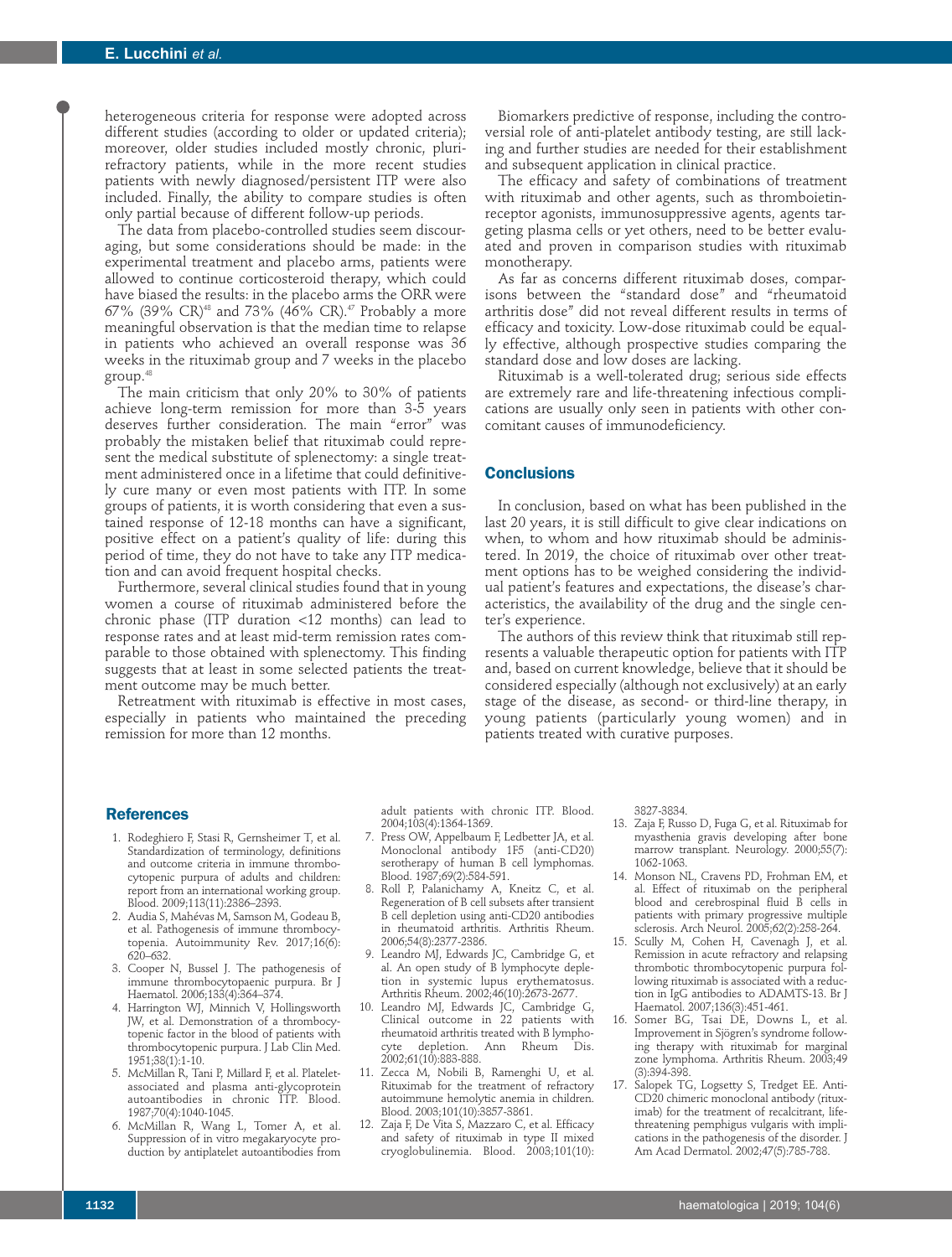- 18. Beer JH, Rabaglio M, Berchtold P, et al. Autoantibodies against the platelet glycoproteins (GP) IIb/IIIa, Ia/IIa, and IV and partial deficiency in GPIV in a patient with a bleeding disorder and a defective platelet collagen interaction. Blood. 1993;82(3):820- 828.
- 19. Kuwana M, Okazaki Y, Kaburaki J, et al. Spleen is a primary site for activation of platelet-reactive T and B cells in patients with immune thrombocytopenic purpura. J Immunol. 2002;168(7):3675-3682.
- 20. Kayser W, Mueller-Eckhardt C, Bhakdi S, et al. Platelet-associated complement C3 in thrombocytopenic states. Br J Haematol. 1983;54(3):353-363.
- 21. Peerschke EI, Andemariam B, Yin W, Bussel JB. Complement activation on platelets correlates with a decrease in circulating immature platelets in patients with immune thrombocytopenic purpura. Br J Haematol. 2010;148(4):638-645.
- 22. Zhu X, Zhang J, Wang Q, et al. Diminished expression of 2-GPI is associated with a reduced ability to mitigate complement activation in anti-GPIIb/IIIa-mediated immune thrombocytopenia. Ann Hematol. 2018;97 (4):641-654.
- 23. Unterberger U, Eichelberger B, Ulz A, Panzer S. Antibodies against complementregulatory proteins on platelets in immune thrombocytopenia. Platelets. 2017;28(4): 409-413.
- 24. Chang M, Nakagawa PA, Williams SA, et al. Immune thrombocytopenic purpura (ITP) plasma and purified ITP monoclonal autoantibodies inhibit megakaryocytopoiesis in vitro. Blood. 2003;102(3):887-895.
- 25. Grozovsky R, Begonja AJ, Liu K, et al. The Ashwell-Morell receptor regulates hepatic thrombopoietin production via JAK2-STAT3 signaling. Nat Med. 2015;21(1):47-54.
- 26. Jansen AJ, Peng J, Zhao HG, Hou M, Ni H. Sialidase inhibition to increase platelet counts: A new treatment option for thrombocytopenia. Am J Hematol. 2015;90(5):E94-95.
- 27. Semple JW, Milev Y, Cosgrave D, et al. Differences in serum cytokine levels in acute and chronic autoimmune thrombocytopenic purpura: relationship to platelet phenotype and antiplatelet T-cell reactivity. Blood. 1996;87(19):4245-4254.
- 28. Panitsas FP, Theodoropoulou M, Kouraklis A, et al. Adult chronic idiopathic thrombocytopenic purpura (ITP) is the manifestation of a type-1 polarized immune response. Blood. 2004;103(7):2645-2647.
- 29. Liu B, Zhao H, Poon MC, et al. Abnormality of CD4(+)CD25(+) regulatory T cells in idiopathic thrombocytopenic purpura. Eur J Haematol. 2007;78(2):139-143.
- 30. Yu J, Heck S, Patel V, et al. Defective circulating CD25 regulatory T cells in patients with chronic immune thrombocytopenic purpura. Blood. 2008;112(4):1325-1328.
- 31. Olsson B, Andersson PO, Jernas M, et al. Tcell-mediated cytotoxicity toward platelets in chronic idiopathic thrombocytopenic purpura. Nat Med. 2003;9(9):1123-1124.
- 32. Kosugi S, Kurata Y, Tomiyama Y, et al. Circulating thrombopoietin level in chronic immune thrombocytopenic purpura. Br J Haematol. 1996;93(3):704-706.
- 33. Einfeld DA, Brown JP, Valentine MA, Clark EA, Ledbetter JA. Molecular cloning of the human B cell CD20 receptor predicts a hydrophobic protein with multiple transmembrane domains. EMBO J. 1988;7(3): 711-717.
- 34. Nadler LM, Ritz J, Hardy R, et al. A unique cell surface antigen identifying lymphoid

malignancies of B cell origin. J Clin Invest. 1981;67(1):134-140.

- 35. Weiner G. J. Rituximab: mechanism of action. Semin Hematol. 2010;47(2):115-123.
- 36. Lee EJ, Kueck B. Rituxan in the treatment of cold agglutinin disease. Blood. 1998;92(9): 3490-3491.
- 37. Shvidel L, Klepfish A, Berrebi A. Successful treatment with rituximab for relapsing immune thrombocytopenic purpura (ITP) associated with low-grade non-Hodgkin's lymphoma. Am J Hematol. 2001;67(3):213- 214.
- 38. Stasi R, Pagano A, Stipa E, Amadori S. Rituximab chimeric anti-CD20 monoclonal antibody treatment for adults with chronic idiopathic thrombocytopenic purpura. Blood. 2001;98(4):952-957.
- 39. Godeau B, Porcher R, Fain O, et al. Rituximab efficacy and safety in adult splenectomy candidates with chronic immune thrombocytopenic purpura: results of a prospective multicenter phase 2 study. Blood. 2008;112(4):999-1004.
- 40. Patel VL, Mahévas M, Lee SY, et al. Outcomes 5 years after response to rituximab therapy in children and adults with immune thrombocytopenia. Blood. 2012; 119(25):5989-5995.
- 41. Khellaf M, Charles-Nelson A, Fain O, et al. Safety and efficacy of rituximab in adult immune thrombocytopenia: results from a prospective registry including 248 patients. Blood. 2014;124(22):3228-3236.
- 42. Arnold DM, Dentali F, Crowther MA, et al. Systematic review: efficacy and safety of rituximab for adults with idiopathic thrombocytopenic purpura. Ann Intern Med. 2007;146(1):25-33.
- 43. Cervinek L, Cerna O, Caniga M, et al. Efficacy of rituximab in primary immune thrombocytopenia: an analysis of adult pretreated patients from everyday hematological practice. Int J Hematol. 2012;96(5):594- 599.
- 44. Zaja F, Volpetti S, Chiozzotto M, et al. Longterm follow-up analysis after rituximab salvage therapy in adult patients with immune thrombocytopenia. Am J Hematol. 2012;87 (9):886-889.
- 45. Mahévas M, Ebbo M, Audia S, et al. Efficacy and safety of rituximab given at 1,000 mg on days 1 and 15 compared to the standard regimen to treat adult immune thrombocytopenia. Am J Hematol. 2013;88(10):858-861.
- 46. Cooper N, Stasi R, Cunningham-Rundles S, et al. The efficacy and safety of B-cell depletion with anti-CD20 monoclonal antibody in adults with chronic immune thrombocytopenic purpura. Br J Haematol. 2004;125 (2):232-239.
- 47. Arnold DM, Heddle NM, Carruthers J, et al. A pilot randomized trial of adjuvant rituximab or placebo for nonsplenectomized patients with immune thrombocytopenia. Blood. 2012;119(6):1356-1362.
- 48. Ghanima W, Khelif A, Waage A, et al. Rituximab as second-line treatment for adult immune thrombocytopenia (the RITP trial): a multicentre, randomised, double-blind, placebo-controlled trial. Lancet. 2015;385 (9978):1653-1661.
- 49. Maloney DG, Grillo-Lopez AJ, White CA, et al. IDEC-C2B8 (Rituximab) anti-CD20 monoclonal antibody therapy in patients with relapsed low-grade non-Hodgkin's lymphoma. Blood. 1997;90(6):2188-2195.
- 50. Zaja F, Vianelli N, Volpetti S, et al. Low-dose rituximab in adult patients with primary thrombocytopenia. Haematol. 2010;85(4):329-334.
- 51. Gracie C, Zaidi A, Doobaree U, et al.

Comparsion of standard and low-dose rituximab in primary immune thrombocytopenia (ITP): data from the UK ITP registry. EHA Abstr. 2018.

- 52. Tran H, Brighton T, Grigg A, et al. A multicentre, single-arm, open-label study evaluating the safety and efficacy of fixed dose rituximab in patients with refractory, relapsed or chronic idiopathic thrombocytopenic purpura (R-ITP1000 study). Br J Haematol. 2014;167(2):243-251.
- 53. Zwaginga JJ, Van Der Holt B, Te Boekhorst PA, et al. Multi-center randomized open label phase II trial on three rituximab dosing schemes in immune thrombocytopenia patients. Haematologica. 2015;100(3):e90- $92.$
- 54. Bussel JB, Lee CS, Seery C, et al. Rituximab and three dexamethasone cycles provide responses similar to splenectomy in women and those with immune thrombocytopenia of less than two years duration. Haematologica. 2014;99(7):1264-1271.
- 55. Chapin J, Lee CS, Zhang H, et al. Gender and duration of disease differentiate responses to rituximab–dexamethasone therapy in adults with immune thrombocytopenia. Am J Hematol. (2016);91(9):907- 911.
- 56. Marangon M, Vianelli N, Palandri F, et al. Rituximab in immune thrombocytopenia: gender, age, and response as predictors of long-term response. Eur J Haematol. 2017;98(4):371-377.
- 57. Peñalver FJ, Jimenez-Yuste V, Almagro M, et al. Rituximab in the management of chronic immune thrombocytopenic purpura: an effective and safe therapeutic alternative in refractory patients. Ann Hematol. 2006;85(6):400-406.
- 58. Zaja F, Vianelli N, Battista M, et al. Earlier administration of rituximab allows higher rate of long-lasting response in adult patients with autoimmune thrombocytopenia. Exp Hematol. 2006;34(5):571-572.
- 59. Provan D, Stasi R, Newland AC, et al. International consensus report on the investigation and management of primary immune thrombocytopenia. Blood. 2010; 115(2):168-186.
- 60. Neunert C, Lim W, Crowther M, et al. The American Society of Hematology 2011 evidence-based practice guideline for immune thrombocytopenia. Blood. 2011;117(16): 4190-4207.
- 61. Cooper N, Stasi R, Cunningham-Rundles S, et al. Platelet-associated antibodies, cellular immunity and FCGR3a genotype influence the response to rituximab in immune thrombocytopenia. Br J Haematol. 2012;158 (4):539-547.
- 62. Porcelijn L, Huiskes E, Schipperus M, et al. Lack of detectable platelet autoantibodies is correlated with nonresponsiveness to rituximab treatment in ITP patients. Blood. 2017;129(25):3389-3391.
- 63. Arnold DM, Vrbensky JR, Karim N, et al. The effect of rituximab on anti-platelet autoantibody levels in patients with immune thrombocytopenia. Br J Haematol. 2017;178(2):302-307.
- 64. Peng J, Ma SH, Liu J, et al. Association of autoantibody specificity and response to intravenous immunoglobulin G therapy in immune thrombocytopenia: a multicenter cohort study. J Thromb Haemost. 2014;12 (4):497-504.
- 65. Zeng Q, Zhu L, Tao L, et al. Relative efficacy of steroid therapy in immune thrombocytopenia mediated by anti-platelet GPIIbIIIa versus GPIb antibodies. Am J Hematol. 2012;87(2):206-208.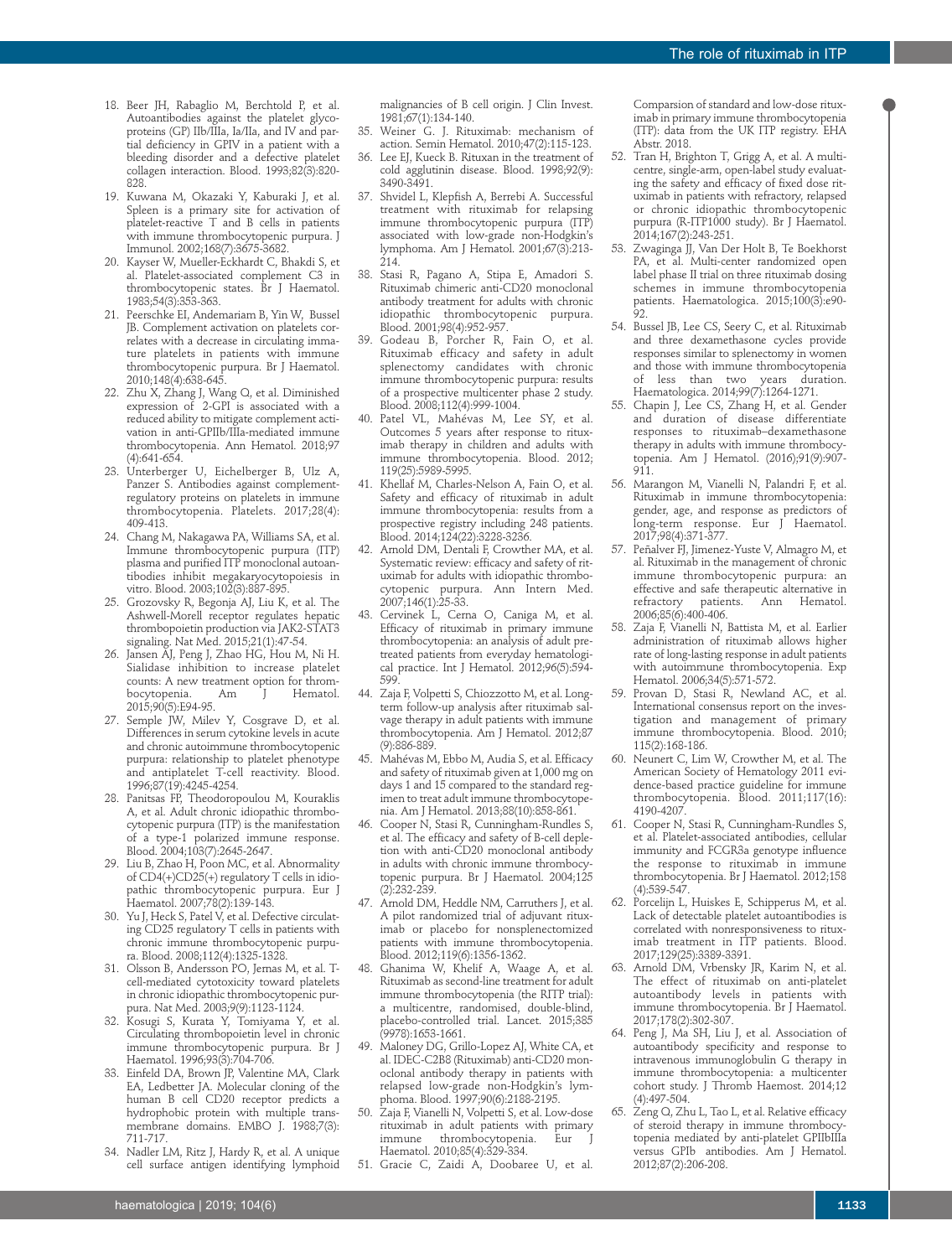- 66. Feng R, Liu X, Zhao Y, et al. GPIIb/IIIa autoantibody predicts better rituximab response in ITP. Br J Haematol. 2018;182 (2):305-307.
- 67. Nieswandt B, Bergmeier W, Rackebrandt K, Gessner JE, Zirngibl H. Identification of critical antigen-specific mechanisms in the development of immune thrombocytopenic purpura in mice. Blood. 2000;96(7):2520- 2527.
- 68. Medeot M, Zaja F, Vianelli N, et al. Rituximab therapy in adult patients with relapsed or refractory immune thrombocytopenic purpura : long-term follow-up results. Eur J Haematol. 2008;81(3):165-169.
- 69. Zaja F, Baccarani M, Mazza P, et al. Dexamethasone plus rituximab yields higher sustained response rates than dexamethasone monotherapy in adults with primary immune thrombocytopenia. Blood. 2010; 115 (14):2755-2762.
- 70. Gudbrandsdottir S, Birgens HS, Frederiksen H, et al. Rituximab and dexamethasone vs dexamethasone monotherapy in newly diagnosed patients with primary immune thrombocytopenia. Blood. 2013;121(11): 1976-1981.
- 71. Choi PY, Roncolato F, Badoux X, et al. A novel triple therapy for ITP using high-dose dexamethasone, low-dose rituximab, and cyclosporine (TT4). Blood. 2015;126(4):500- 503.
- 72. Li Y, Wang YY, Fei HR, Wang L, Yuan CL. Efficacy of low-dose rituximab in combination with recombinant human thrombopoietin in treating ITP. Eur Rev Med Pharmacol Sci. 2015;19(9):1583-1588.
- 73. Zhou H, Xu M, Qin P, et al. A multicenter randomized open-label study of rituximab plus rhTPO vs rituximab in corticosteroid-<br>resistant or relapsed ITP. Blood. resistant or relapsed 2015;125(10):1541-1547.
- 74. Gómez-Almaguer D, Colugna-Pedraza PR, Gómez-De León A, et al. Eltrombopag, lowdose rituximab, and dexamethasone combination as frontline treatment of newly diagnosed immune thrombocytopaenia. Br J Haematol. 2019;184(2):288-290.
- 75. Hasan A, Michel M, Patel V, et al. Repeated courses of rituximab in chronic ITP: three different regimens. Am J Hematol. 2009;84  $(10):661-665.$
- 76. Giagounidis AA, Anhuf J, Schneider P, et al. Treatment of relapsed idiopathic thrombocytopenic purpura with the anti-CD20 monoclonal antibody rituximab: a pilot study. Eur J Haematol. 2002;69(2):95-100.
- 77. Reboursiere E, Fouques H, Maigne G, et al. Rituximab salvage therapy in adults with immune thrombocytopenia: retrospective study on efficacy and safety profiles. Int J Hematol. (2016);104(1):85-91.
- 78. Garcia-Chavez J, Majluf-Cruz A, Montiel-Cervantes L, Esparza MG, Vela-Ojeda J, Rituximab therapy for chonic and refractory immune thrombocytopenic purpura: a longterm follow-up analysis. Ann Hematol. 2007;86(12):871-877.
- 79. Rai MP, Lee E, Bussel JB. Rituximab (Ritux) Maintenance infusions in immune thrombocytopenia ( ITP ) to prolong remission following relapse after initial ritux induction but responded to a second course. Blood. 2018;132(Suppl 1):3753.
- 80. Leandro MJ, Cambridge G, Ehrenstein MR, Edwards JC. Reconstitution of peripheral blood B cells after depletion with rituximab in patients with rheumatoid arthritis. Arthritis Rheum. 2006;54(2):613-620.
- 81. Audia S, Samson M, Janikashvili N, et al. Immunologic effects of rituximab on the human spleen in immune thrombocytope-

nia. Blood. 2011;118(16):4394-43400.

- 82. Stasi R, Del Poeta G, Stipa E, et al. Response to B-cell-depleting therapy with rituximab reverts the abnormalities of T-cell subsets in patients with idiopathic thrombocytopenic purpura. Blood. 2007;110(8):2924-2930.
- 83. Stasi R, Cooper N, Del Poeta G, et al. Analysis of regulatory T-cell changes in patients with idiopathic thrombocytopenic purpura receiving B cell depleting therapy with rituximab. Blood. 2008;112(4):1147- 1150.
- 84. Gudbrandsdottir S, Brimnes M, Køllgaard T, Hasselbalch HC, Nielsen CH. Effects of rituximab and dexamethasone on regulatory and proinflammatory B-cell subsets in patients with primary immune thrombocytopenia. Eur J Haematol. 2018;100(1):45-52.
- Audia S, Samson M, Mahévas M, et al. Preferential splenic CD8+T-cell activation in rituximab-nonresponder patients with thrombocytopenia. 2013;122(14):2477-2486.
- 86. Guo L, Kapur R, Aslam R, et al. CD20+B-cell depletion therapy suppresses murine CD8+T-cell-mediated immune thrombocytopenia. Blood. 2016;127(6):735-738.
- 87. Bao W, Bussel JB, Heck S, et al. Improved regulatory T-cell activity in patients with chronic immune thrombocytopenia treated with thrombopoietic agents. Blood. 2010;116(22):4639-4645.
- 88. Guo C, Chu X, Shi Y, et al. Correction of Th1-dominant cytokine profiles by highdose dexamethasone in patients with chronic idiopathic thrombocytopenic purpura. J Clin Immunol. 2007;27(6):557-562.
- 89. Li J, Wang Z, Hu S, Zhao X, Cao L. Correction of abnormal T cell subsets by high-dose dexamethasone in patients with chronic idiopathic thrombocytopenic purpura. Immunol Lett. 2013;154(1-2):42-48.
- 90. Schifferli A, Kühne T. Thrombopoietin receptor agonists: a new immune modulatory strategy in immune thrombocytopenia? Semin Hematol. 2016;53 (Suppl 1):S31-34.
- 91. Mahévas M, Patin P, Huetz F, et al. B cell depletion in immune thrombocytopenia reveals splenic long-lived plasma cells. J Clin Invest. 2013;123(1):432-442.
- 92. Karmacharya P, Poudel DR, Pathak R, et al. Rituximab-induced serum sickness: a systematic review. Semin Arthritis Rheum. 2015;45(3):334-340.
- 93. Kumar A, Khamkar K, Gopal H. Serum sickness and severe angioedema following rituximab therapy in RA. Int J Rheum Dis. 2012;15(1):e6-7.
- 94. Edwards JC, Cambridge G, Leandro MJ. B cell depletion therapy in rheumatic disease. Best Pract Res Clin Rheumatol. 2006;20 (5):915-928.
- Diwakar L, Gorrie S, Richter A, et al. Does rituximab aggravate pre-existing hypogammaglobulinaemia? J Clin Pathol. 2010;63(3): 275-277.
- Levy R, Mahévas M, Galicier L, et al. Profound symptomatic hypogammaglobulinemia: a rare late complication after rituximab treatment for immune thrombocytopenia. Report of 3 cases and systematic review of the literature. Autoimmun Rev. 2014;13(10):1055-1063.
- 97. Michel M, Chanet V, Galicier L, et al. Autoimmune thrombocytopenic purpura and common variable immunodeficiency: analysis of 21 cases and review of the literature. Medicine (Baltimore) (2004);83(4):254- 263.
- 98. Cooper N, Arnold D. M. The effect of rituximab on humoral and cell mediated immunity and infection in the treatment of

autoimmune diseases. Br J Haematol. 2010;149(1):3-13.

- 99. Kado R, Sanders G, McCune WJ. Diagnostic and therapeutic considerations in patients with hypogammaglobulinemia after rituximab therapy. Curr Opin Rheumatol. 2017;29(3):228-233.
- 100.Gobert D, Bussel JB, Cunningham-Rundles C, et al. Efficacy and safety of rituximab in common variable immunodeficiency-associated immune cytopenias: a retrospective multicentre study on 33 patients. Br J Haematol. 2011;155(4):498-508.
- 101.Calabrese LH, Molloy ES, Huang D, Ransohoff RM. Progressive multifocal leukoencephalopathy in rheumatic diseases: evolving clinical and pathologic patterns of disease. Arthritis Rheum. 2007;56(7):2116- 2128.
- 102.Chugh S, Darvish-Kazem S, Lim W, et al. Rituximab plus standard of care for treatment of primary immune thrombocytopenia: a systematic review and meta-analysis. Lancet Haematol. 2015;2(2):e75-81.
- 103.Nazi I, Kelton JG, Larché M, et al. The effect of rituximab on vaccine responses in patients with immune thrombocytopenia. Blood. 2013;122(11):1946-1953.
- 104.Cho CH, Hwang WL, Cheng SB, Lee TY, Teng CL. Hepatitis B reactivation induced by rituximab maintenance therapy for lymphoma. Ann Hematol. 2011;90(1):111-112.
- 105.Sabath BF, Major EO. Traffic of JC virus from sites of initial infection to the brain: the path to progressive multifocal leukoencephalopathy. J Infect Dis. 2002;186 (Suppl 2):S180-186.
- 106.Bohra C, Sokol L, Dalia S. Progressive multifocal leukoencephalopathy and monoclonal antibodies: a review. Cancer Control. 2017;24(4):1073274817729901
- 107.Henegar CE, Eudy AM, Kharat V, Hill DD, Bennett D, Haight B. Progressive multifocal leukoencephalopathy in patients with systemic lupus erythematosus: a systematic literature review. Lupus. 2016;25(6):617-626.
- 108.Carson KR, Evens AM, Richey EA, et al. Progressive multifocal leukoencephalopathy after rituximab therapy in HIV-negative patients: a report of 57 cases from the Research on Adverse Drug Events and Reports project. Blood. 2009;113(20):4834- 4840.
- 109.Berger JR, Malik V, Lacey S, Brunetta P, Lehane PB. Progressive multifocal leukoencephalopathy in rituximab-treated rheumatic diseases: a rare event. J Neurovirol. 2018;24(3):323-331.
- 110.Grant C, Wilson WH, Dunleavy K. Neutropenia associated with rituximab therapy. Curr Opin Hematol. 2011;18(1):49-54.
- 111.Monaco WE, Jones JD, Rigby WF. Rituximab associated late-onset neutropenia-a rheumatology case series and review of the literature. Clin Rheumatol. 2016;35(10):2457- 2462.
- 112.Knight A, Sundstrom Y, Borjesson O, et al. Late-onset neutropenia after rituximab in ANCA-associated vasculitis. Scand J Rheumatol. 2016;45(5):404-407.
- 113.Moore DC. Drug-Induced Neutropenia: A focus on rituximab-induced late-onset neutropenia. P T. 2016;41(12):765-768.
- 114.Van Vollenhoven RF, Fleischmann RM, Furst DE, Lacey S, Lehane PB. Longterm safety of rituximab: final report of the rheumatoid arthritis global clinical trial program over 11 years. J Rheumatol. 2015;42(10):1761-1766.
- 115.Fleury I, Chevret S, Pfreundschuh M, et al. Rituximab and risk of second primary malignancies in patients with non-Hodgkin lymphoma: a systematic review and meta-